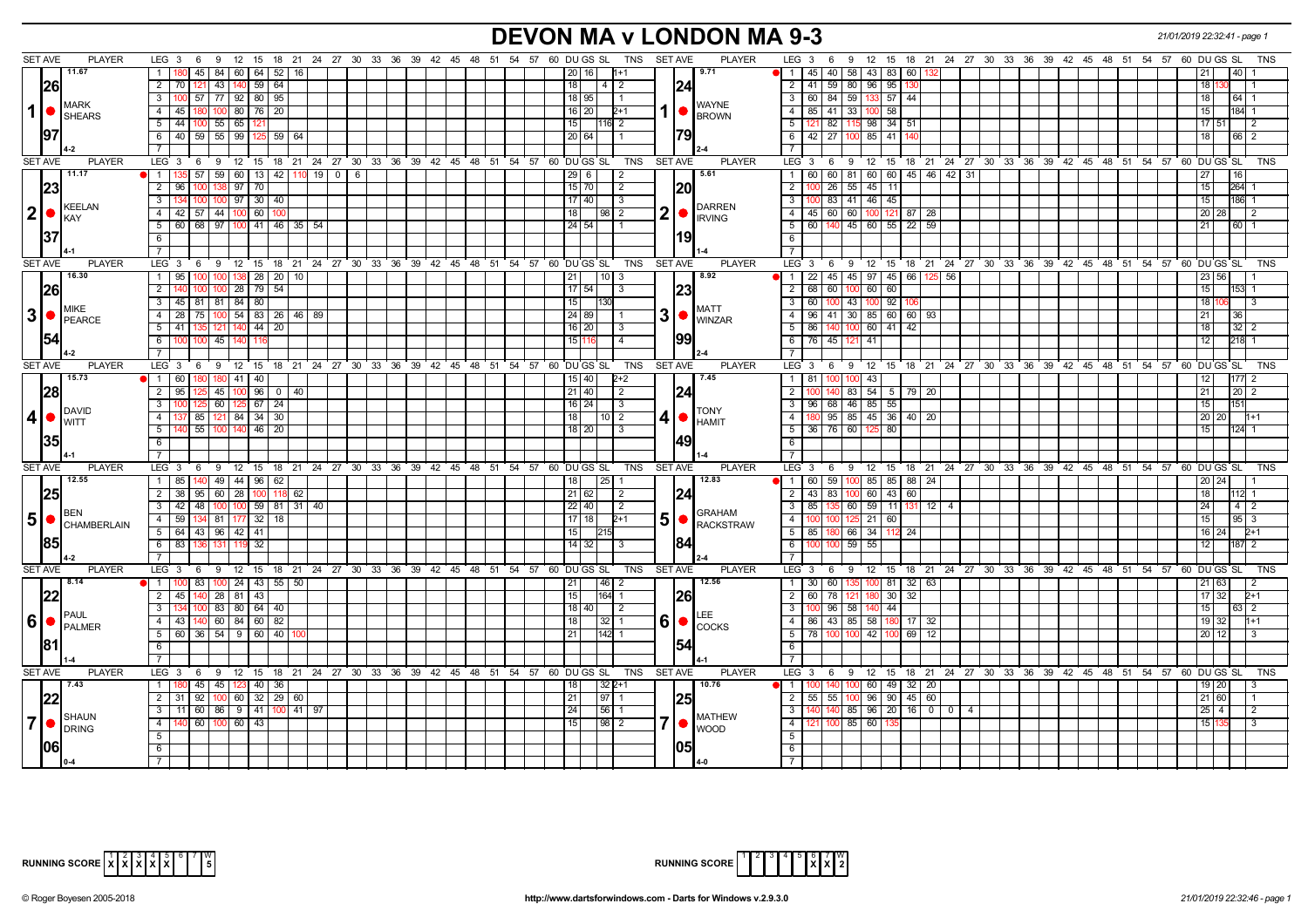# **DEVON MA v LONDON MA 9-3** *21/01/2019 22:33:03 - page 2*

| <b>SET AVE</b> | <b>PLAYER</b>              | LEG $3 \quad 6$                                                      | -9                             | 12 15 18 21 24 27 30 33 36 39 42 45 48 51 54 57 60 DU GS SL |     |  |  |  |  |                   |                | TNS            | <b>SET AVE</b> | <b>PLAYER</b>                                                 | LEG 3<br>- 6                                               | 9                            |                    |                 |  |  |  | 12 15 18 21 24 27 30 33 36 39 42 45 48 51 54 57 60 DU GS SL |                   | TNS                                                              |
|----------------|----------------------------|----------------------------------------------------------------------|--------------------------------|-------------------------------------------------------------|-----|--|--|--|--|-------------------|----------------|----------------|----------------|---------------------------------------------------------------|------------------------------------------------------------|------------------------------|--------------------|-----------------|--|--|--|-------------------------------------------------------------|-------------------|------------------------------------------------------------------|
|                | 15.66                      | 1 95                                                                 | 125 60 60 99 62                |                                                             |     |  |  |  |  | 18   62           |                |                |                | 6.60                                                          |                                                            | 57 68 42 98                  |                    |                 |  |  |  | 15 <sup>1</sup>                                             |                   | $561+1$                                                          |
| 29             |                            | $2 \mid 99$                                                          | 78   180                       | $100$ 20 18 4                                               |     |  |  |  |  | 21                | 2   2+1        |                |                | 124                                                           | $\overline{2}$<br>  57   82   58   85   43   100   36   40 |                              |                    |                 |  |  |  |                                                             | $24 \mid 40 \mid$ |                                                                  |
|                |                            | 96<br>3                                                              | 125 I<br>1401 1001             | 40                                                          |     |  |  |  |  | 13 40             | l 3            |                |                |                                                               | $\overline{3}$                                             | 80 100 65                    |                    |                 |  |  |  | 12                                                          |                   | 156 2                                                            |
| 8              | <b>I</b> PAUL              | 40<br>4                                                              |                                | 140   96   25                                               |     |  |  |  |  | $17 \mid 25$      | 3              |                |                | $\mathbf{8}$ $\bullet$ CHEESEMAN                              | $\overline{4}$                                             | 81 95 8 47 65                |                    |                 |  |  |  |                                                             |                   | $251+1$                                                          |
|                | MILFORD                    | $5 \mid 45 \mid$                                                     | 100<br>100 140                 |                                                             |     |  |  |  |  | 15 11             | $\overline{A}$ |                |                |                                                               | 21   95   57   78<br>5                                     |                              |                    |                 |  |  |  | 12 <sub>1</sub>                                             |                   | 250                                                              |
| 180            |                            | 6                                                                    |                                |                                                             |     |  |  |  |  |                   |                |                |                | 191                                                           | 6                                                          |                              |                    |                 |  |  |  |                                                             |                   |                                                                  |
|                |                            |                                                                      |                                |                                                             |     |  |  |  |  |                   |                |                |                |                                                               | $\overline{7}$                                             |                              |                    |                 |  |  |  |                                                             |                   |                                                                  |
| <b>SET AVE</b> | <b>PLAYER</b>              | LEG 3 6 9 12 15 18 21 24 27 30 33 36 39 42 45 48 51 54 57 60 DUGS SL |                                |                                                             |     |  |  |  |  |                   |                | TNS            | <b>SET AVE</b> | <b>PLAYER</b>                                                 | LEG <sup>3</sup><br>6                                      |                              |                    |                 |  |  |  |                                                             |                   | 9 12 15 18 21 24 27 30 33 36 39 42 45 48 51 54 57 60 DUGS SL TNS |
|                | 9.21                       | 140                                                                  | 60 95 96 40 70                 |                                                             |     |  |  |  |  | 18 70             |                |                |                | 3.65                                                          | -89 I<br>¶ 1 ·                                             | $17$ 26 41                   | 11   100           |                 |  |  |  |                                                             |                   | 217                                                              |
| 27             |                            | 64<br>2 <sup>1</sup>                                                 | 93                             |                                                             |     |  |  |  |  | 15                | -3             |                |                | 121                                                           | $\overline{2}$<br>58<br>$140$ 57                           | 45                           |                    |                 |  |  |  | 12 <sup>1</sup>                                             |                   | 201                                                              |
|                |                            | 3<br>100                                                             | 85 85<br>137                   | $54$ 40                                                     |     |  |  |  |  | $18$ 40           |                |                |                | <b>LIAM</b>                                                   | $41$   97<br>41<br>3                                       | 85                           | 72<br>125          |                 |  |  |  |                                                             |                   | 40                                                               |
| 9 ·            | $\bigcirc$ $\bigcirc$ MANN | $4 \overline{60}$                                                    | 60 81 100 100 42 58            |                                                             |     |  |  |  |  | $21$ 58           | 2              |                |                | $\vert 9 \vert$ $\bullet$ $\vert_{\text{HILL}}^{\text{LINW}}$ | 83 45 26 39 83 85<br>$\overline{4}$                        |                              |                    |                 |  |  |  | 18                                                          |                   | 140                                                              |
|                |                            | 5                                                                    |                                |                                                             |     |  |  |  |  |                   |                |                |                |                                                               | 5                                                          |                              |                    |                 |  |  |  |                                                             |                   |                                                                  |
| 83             |                            | 6                                                                    |                                |                                                             |     |  |  |  |  |                   |                |                |                | 1301                                                          | 6                                                          |                              |                    |                 |  |  |  |                                                             |                   |                                                                  |
|                |                            | $\overline{7}$                                                       |                                |                                                             |     |  |  |  |  |                   |                |                |                |                                                               | $\overline{7}$                                             |                              |                    |                 |  |  |  |                                                             |                   |                                                                  |
| <b>SET AVE</b> | <b>PLAYER</b>              | LEG $3 \t6 \t9$                                                      |                                | 12 15 18 21 24 27 30 33 36 39 42 45 48 51 54 57             |     |  |  |  |  | 60 DU GS SL       |                | TNS            | <b>SET AVE</b> | <b>PLAYER</b>                                                 | LEG 3<br>- 6                                               |                              |                    |                 |  |  |  |                                                             |                   | 9 12 15 18 21 24 27 30 33 36 39 42 45 48 51 54 57 60 DUGSSL TNS  |
|                | 12.45                      | $1 \mid 26$                                                          | 55<br>60                       | $\vert 29 \vert$                                            | 66  |  |  |  |  | 66                |                |                |                | 10.40                                                         | 60<br>85<br>1                                              | 41<br>-60                    | 80 59              |                 |  |  |  |                                                             |                   | 16 1+1                                                           |
| 25             |                            | $2 \mid 40 \mid$                                                     | $145$   100<br>60 60           |                                                             |     |  |  |  |  | 15                | <b>1196</b> 1  |                |                | 127                                                           | $\overline{2}$<br>60 60 140 140 77 24                      |                              |                    |                 |  |  |  |                                                             | $17$   24         | l 2                                                              |
|                |                            | $\mathbf{3}$<br>100                                                  | 84 60                          | $140$ 57 60                                                 |     |  |  |  |  | 17   60           | $\overline{2}$ |                |                | <b>DAVID</b>                                                  | 83 43 100 81 84<br>$\overline{\mathbf{3}}$                 |                              |                    |                 |  |  |  | 15                                                          |                   | $110 - 1$                                                        |
|                | 10   GLYN                  | $\overline{4}$<br>140                                                | 100 85                         | 100 76                                                      |     |  |  |  |  | $15\overline{76}$ | 3              |                | 10 C           | <b>WAWRZEWSKI</b>                                             | $\overline{4}$                                             | 60 81 100 60                 |                    |                 |  |  |  |                                                             |                   | 100 2                                                            |
|                |                            | $5$   40   100   80   100   100   69   12                            |                                |                                                             |     |  |  |  |  | 21   12           | $\overline{3}$ |                |                |                                                               | 5<br>$140$ 140 85 60 72 2                                  |                              |                    |                 |  |  |  | 18                                                          |                   | $2 \mid 2$                                                       |
| 94             |                            | -6                                                                   |                                |                                                             |     |  |  |  |  |                   |                |                |                | 143                                                           | $6\overline{6}$                                            |                              |                    |                 |  |  |  |                                                             |                   |                                                                  |
|                |                            |                                                                      |                                |                                                             |     |  |  |  |  |                   |                |                |                |                                                               | $\overline{7}$                                             |                              |                    |                 |  |  |  |                                                             |                   |                                                                  |
| <b>SET AVE</b> | <b>PLAYER</b>              | LEG <sub>3</sub><br>6                                                | 9                              | 12 15 18 21 24 27 30 33 36 39 42 45 48 51 54 57 60 DUGSSL   |     |  |  |  |  |                   |                | <b>TNS</b>     | <b>SET AVE</b> | <b>PLAYER</b>                                                 | LEG <sub>3</sub><br>6                                      | 12<br>9                      |                    |                 |  |  |  |                                                             |                   | 15 18 21 24 27 30 33 36 39 42 45 48 51 54 57 60 DUGS SL TNS      |
|                | 13.87                      | 180                                                                  | 43   44                        | 100 58 36 40                                                |     |  |  |  |  | 20 40             | $2+1$          |                |                | 9.35                                                          | 59 42<br>-43 I                                             |                              | $100$ 57 41        | 45              |  |  |  |                                                             |                   |                                                                  |
| 24             |                            | 2 60                                                                 | 32 <br>85   45                 | $100$ 42                                                    | 12. |  |  |  |  | 21                | 10 2           |                |                | 22                                                            | 2<br>86                                                    | 96 60 36 59                  |                    | 48              |  |  |  |                                                             | 21148             |                                                                  |
|                | <b>THOM</b>                | $\mathbf{3}$                                                         | 58   96                        | 55 82 78 16                                                 |     |  |  |  |  | 21                | $16$ 1         |                |                |                                                               | 3<br>  41                                                  | $100$ 57                     |                    | 42 81 100 40 40 |  |  |  |                                                             | 22   40           |                                                                  |
| 11             | HUMPHREY                   | 4 I<br>100                                                           | 85   100   85   78   53        |                                                             |     |  |  |  |  | $17$ 53           | l 2            |                |                | <b>BLACKWELL</b>                                              | 97  <br>$\overline{4}$                                     | 63 60 86 45                  |                    |                 |  |  |  | 15                                                          |                   |                                                                  |
|                |                            | 5 60                                                                 | 40   70<br>100 I               | 42                                                          |     |  |  |  |  | 15                | 189 1          |                |                |                                                               | 5                                                          | 81                           | 0   40             |                 |  |  |  |                                                             | 17 40             |                                                                  |
| 75             |                            | $6 \mid 45 \mid$                                                     | $60$   57   85   54   100   60 |                                                             | 40  |  |  |  |  | $22$ 40           |                |                |                | 1931                                                          | 6<br>$58$   40   41                                        |                              | 60 58 58           | 55              |  |  |  | 21                                                          |                   |                                                                  |
|                | l 4-3                      | 7   41                                                               | 100 60<br>1001                 | 180 20                                                      |     |  |  |  |  | $17$   20         | $B+1$          |                |                |                                                               | 84 59 60                                                   | 60 I                         | 83                 |                 |  |  |  | 18                                                          |                   | $16$ 1                                                           |
| <b>SET AVE</b> | <b>PLAYER</b>              | LEG <sub>3</sub><br>- 6                                              | - 9                            | 12 15 18 21 24 27 30 33 36 39 42 45 48 51 54 57 60 DUGSSL   |     |  |  |  |  |                   |                | TNS            | <b>SET AVE</b> | <b>PLAYER</b>                                                 | LEG <sub>3</sub><br>- 6                                    | 12<br>-9                     |                    |                 |  |  |  | 15 18 21 24 27 30 33 36 39 42 45 48 51 54 57 60 DUGS SL     |                   | <b>TNS</b>                                                       |
|                | 15.64                      | 1 1 10 0                                                             | 30 90                          | 58 56 131 18 18                                             |     |  |  |  |  | $22$ 18           | $\overline{2}$ |                |                | 17.18                                                         | 30                                                         | 60 60 100 41                 | 140                | 30              |  |  |  | 21                                                          |                   | $40$   2                                                         |
| 25             |                            | 45<br>$2^{\circ}$                                                    | 60 65<br>125 140               |                                                             |     |  |  |  |  | 15                | 66 2           |                |                | <b>1251</b>                                                   | 2<br>60 46                                                 | 100 L                        | 122 73             |                 |  |  |  |                                                             | 17173             |                                                                  |
|                |                            | 40 l<br>3                                                            | 70   40                        | 100 59 55 97                                                |     |  |  |  |  | 21                | 40 1           |                |                | <b>TOM</b>                                                    | 3                                                          | 60 55 45                     | $100$ 95 $\mid$ 46 |                 |  |  |  |                                                             | 21   46           |                                                                  |
|                |                            | 4 4 5                                                                | $100$ 85 47 55 60              |                                                             |     |  |  |  |  | 18                | 109  1         |                | 2∣             | <b>MCGURN</b>                                                 | 44<br>4<br>- 60 I                                          | 45 55 60                     | 140                | 97              |  |  |  |                                                             | 20   97           |                                                                  |
|                |                            | 5 1 1 8 0                                                            | $100$ 45                       | 100 76                                                      |     |  |  |  |  | 14 76             | $B+1$          |                |                |                                                               | 5 <sup>1</sup><br>  43  <br>100 I                          | $-43$<br>135                 |                    |                 |  |  |  | 12 I                                                        |                   | 180 2                                                            |
| 1541           |                            | 59<br>6                                                              | $140$ 40                       | 123 59 75 5                                                 |     |  |  |  |  | $20 \mid 5$       |                | $\overline{2}$ |                |                                                               | 6<br>46 I                                                  | 42   32   60   140   80   89 |                    |                 |  |  |  | 21                                                          |                   | $12 \mid 1$                                                      |
|                |                            | 7 100                                                                | $45 \mid 85$<br>1251           | 46                                                          |     |  |  |  |  | 15                | $ 100 $ 2      |                |                |                                                               | $\overline{7}$                                             | 60 100 100                   |                    |                 |  |  |  |                                                             | 1511              |                                                                  |

| <b>OP</b>     | .<br>Milford 29.80<br>ו ופD  | IOP: | ooko 30.51<br><b>ARKS 20.5</b>   |
|---------------|------------------------------|------|----------------------------------|
| <b>RUNNIN</b> | ا 9<br>$\sim$<br>.<br>.<br>. |      | 12 I W<br><b>SCORI</b><br>.<br>. |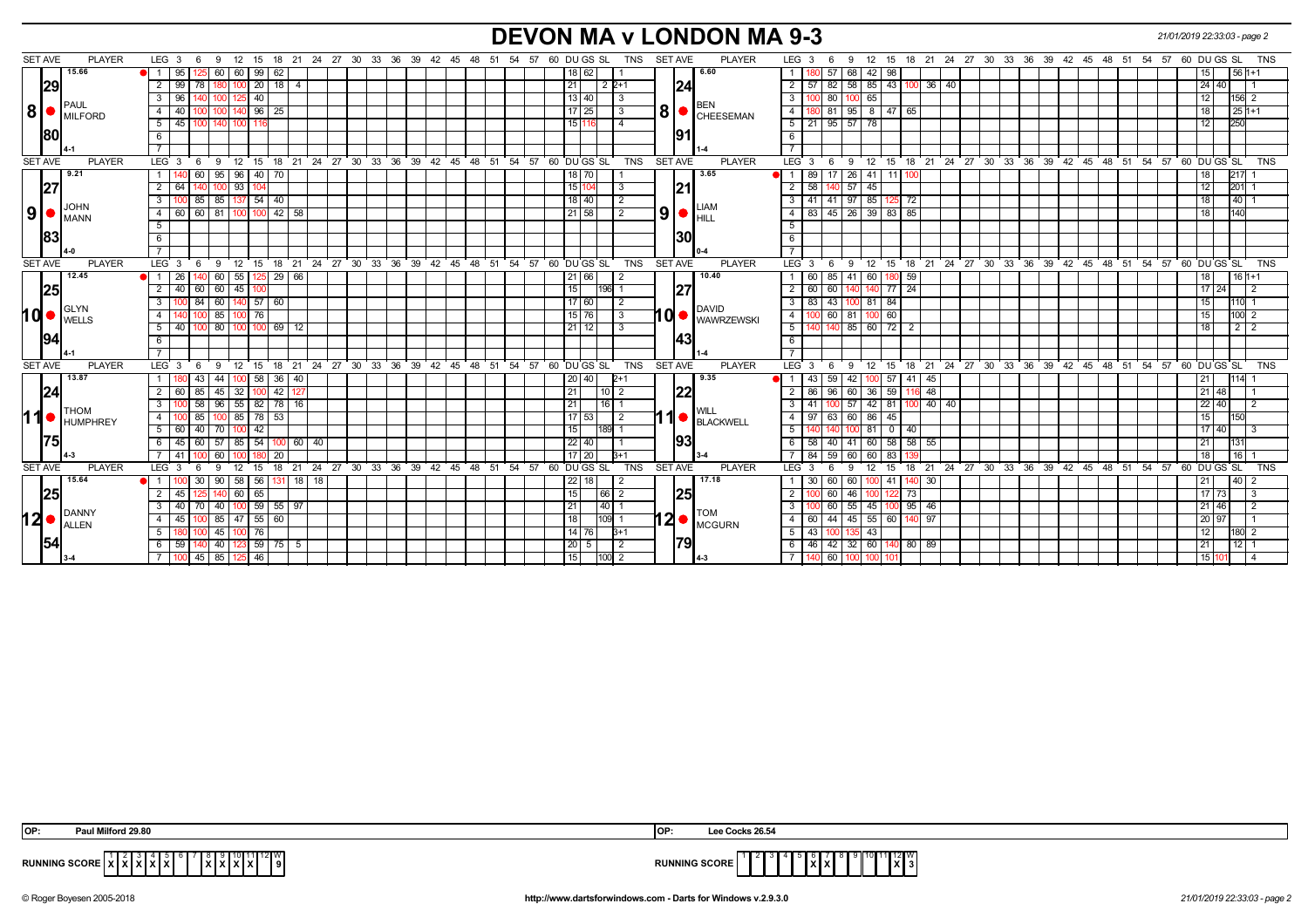# **DEVON MA v LONDON MA 9-3** *21/01/2019 22:33:14 - page 3*

| <b>DEVON MA</b>     |     |             |            |             |            |             |            |      |     |          | <b>LONDON MA</b>      |     |          |      |            |             |            |             |            |      |     |             |
|---------------------|-----|-------------|------------|-------------|------------|-------------|------------|------|-----|----------|-----------------------|-----|----------|------|------------|-------------|------------|-------------|------------|------|-----|-------------|
| <b>PLAYER</b>       | W/L | LWON   LOST | <b>AVE</b> | <b>TAVE</b> | <b>PTS</b> | <b>DRTS</b> | <b>TON</b> | TON+ | 180 | TONS     | <b>I PLAYER</b>       | W/L | l LWON l | LOST | <b>AVE</b> | <b>TAVE</b> | <b>PTS</b> | <b>DRTS</b> | <b>TON</b> | TON+ | 180 | <b>TONS</b> |
| <b>Mark Shears</b>  |     |             | 26.97      | 11.67       | 2886       |             |            |      |     | $9+2$    | Wavne Brown           |     |          |      | 24.79      | 9.71        | 2652       | 107         |            |      |     |             |
| Keelan Kay          | W   |             | 23.37      | 11.17       | 2407       | 103         | 10         |      |     |          | I Darren Irving       |     |          |      | 20.19      | 5.61        | 1979       | 98          |            |      |     |             |
| Mike Pearce         | W   |             | 26.54      | 16.30       | 2866       | 108         |            |      |     |          | <b>Matt Winzar</b>    |     |          |      | 23.99      | 8.92        | 2567       | 107         |            |      |     |             |
| David Witt          | W   |             | 28.35      | 15.73       | 2495       | 88          |            |      |     | $12+2$   | <b>Tony Hamit</b>     |     |          |      | 24.49      | 7.45        | 2033       | 83          |            |      |     | $6+1$       |
| Ben Chamberlain     | W   |             | 25.85      | 12.55       | 2766       | 107         |            |      |     | $10 + 7$ | Graham Rackstraw      |     |          |      | 24.84      | 12.83       | 2608       | 105         |            |      |     | $11+1$      |
| <b>Paul Palmer</b>  |     |             | 22.81      | 8.14        | 2121       | 93          |            |      |     |          | Lee Cocks             | W   |          |      | 26.54      | 12.56       | 2442       | 92          |            |      |     | $10+2$      |
| Shaun Dring         |     |             | 22.06      | 7.43        | 1721       | 78          |            |      |     | $6+1$    | Mathew Wood           | W   |          |      | 25.05      | 10.76       | 2004       | 80          | 'n         |      |     |             |
| <b>Paul Milford</b> | W   |             | 29.80      | 15.66       | 2503       | 84          |            |      |     | $13 + 7$ | <b>Ben Cheeseman</b>  |     |          |      | 24.91      | 6.60        | 2018       | 81          |            |      |     | $5+2$       |
| John Mann           | W   |             | 27.83      | 9.21        | 2004       | 72          |            |      |     |          | Liam Hill             |     |          |      | 21.30      | 3.65        | 1406       | 66          |            |      |     |             |
| <b>Glyn Wells</b>   | W   |             | 25.94      | 12.45       | 2309       | 89          |            |      |     |          | David Wawrzewski      |     |          |      | 27.43      | 10.40       | 2277       | 83          |            |      |     | $8+1$       |
| Thom Humphrey       | W   |             | 24.75      | 13.87       | 3292       | 133         | 10         |      |     | $12+2$   | <b>Will Blackwell</b> |     |          |      | 22.93      | 9.35        | 3096       | 135         |            |      |     |             |
| Danny Allen         |     |             | 25.54      | 15.64       | 3192       | 125         | 10         |      |     | $13+1$   | Tom McGurn            | W   |          |      | 25.79      | 17.18       | 3275       | 127         |            |      |     | 15          |
| <b>TOTALS</b>       | W   |             | 25.75      | 0.00        | 30562      | 1187        |            |      |     | $125+10$ | <b>I TOTALS</b>       |     |          | 40   | 24.36      | 0.00        | 28357      | 1164        |            |      |     | $96+7$      |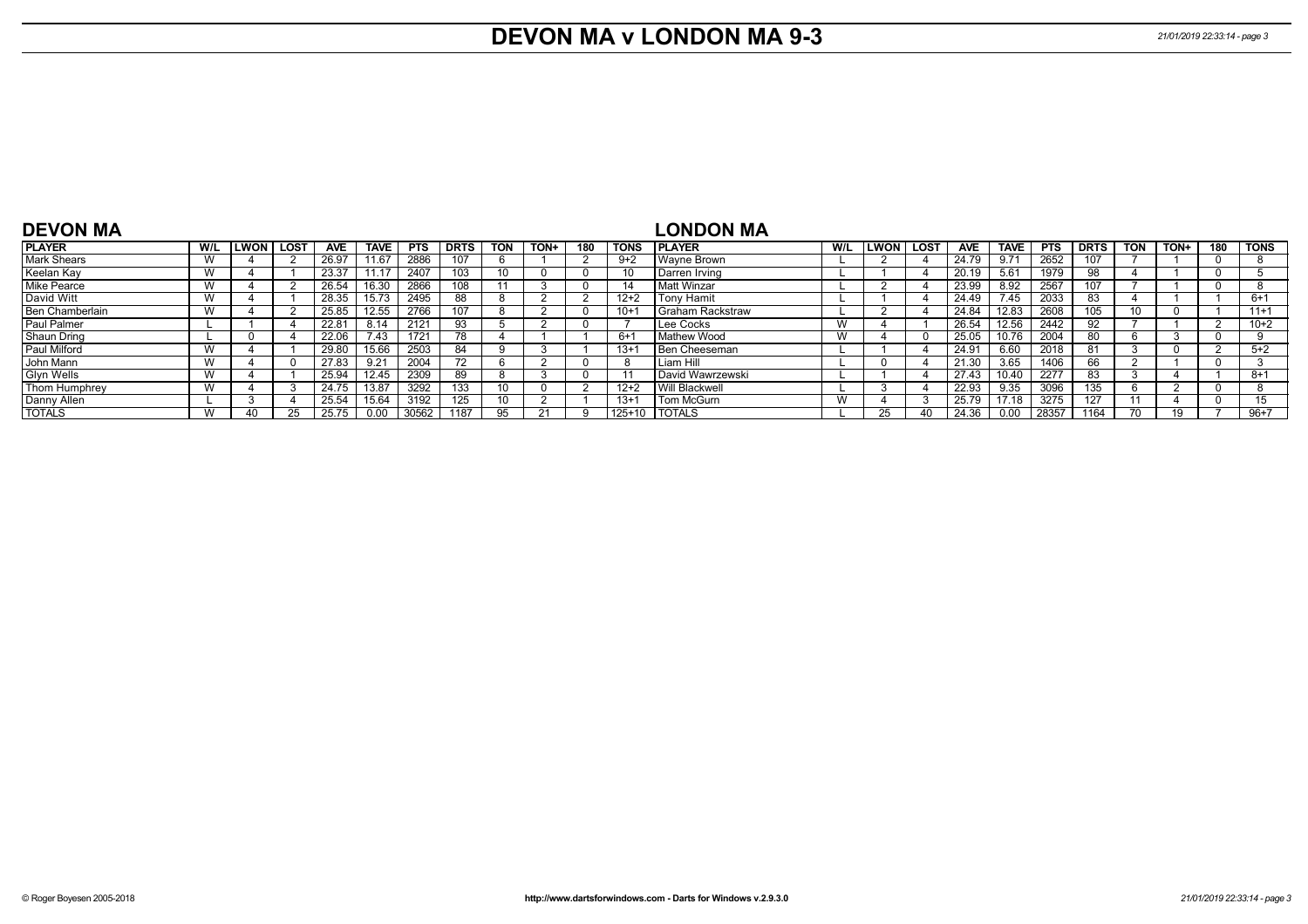# **DEVON WA v LONDON WA 3-3** *21/01/2019 22:33:36 - page 1*

| <b>SET AVE</b><br><b>PLAYER</b>                     | LEG <sub>3</sub><br>12<br>15<br>18 21<br>- 6<br>9                        |                                                   |           | 24 27 30 33 36 39 42 45 48 51 54 57            |       | 60 DU GS SL<br>TNS         | <b>SET AVE</b><br><b>PLAYER</b> | 18  21  24  27  30  33  36  39  42  45  48  51  54  57  60  DU GS  SL<br>LEG 3<br>12 15<br>9<br>- 6                               | <b>TNS</b>                |
|-----------------------------------------------------|--------------------------------------------------------------------------|---------------------------------------------------|-----------|------------------------------------------------|-------|----------------------------|---------------------------------|-----------------------------------------------------------------------------------------------------------------------------------|---------------------------|
| 6.20                                                | 43<br>  28   20<br>85<br>45                                              |                                                   |           |                                                |       | 40<br>21                   | 5.61                            | 96<br>$45 \mid 22$<br>56<br>l 40<br>-21<br>22   40  <br>IOOI                                                                      |                           |
| 20                                                  | 28<br>  81   56   26   40<br>40<br>45<br>85                              |                                                   |           |                                                |       | 25<br>40                   | 22                              | 99<br>85<br>58 26<br>58 16<br>24<br>$\overline{2}$<br>59                                                                          | 40                        |
| <b>MARIA</b><br>$1$ $\circ$ $\frac{MARIA}{O'BRIEN}$ | 26<br>140 78<br>41<br>$60 \mid 45$<br>11<br>3 I                          |                                                   |           |                                                |       | 100 1<br>21                | <b>STEPH</b><br>STUTLEY         | 59   66   16<br>85<br>22 16<br>$\mathbf{3}$<br>$85$ 85<br>45 60                                                                   |                           |
| 73                                                  | $140$ 22<br>83<br>60<br>41<br> 73 42<br>4 I                              |                                                   |           |                                                |       | 40 <br>21                  | 57                              | $56$   20<br>$100 \t 44$<br>$\overline{4}$<br>$100$ 41<br>140<br>19 20                                                            |                           |
|                                                     |                                                                          |                                                   |           |                                                |       |                            |                                 | 5                                                                                                                                 |                           |
| <b>SET AVE</b><br><b>PLAYER</b>                     | $LEG_3$ 6<br>$9 \t12$<br>$18$ 21<br>- 15                                 |                                                   |           | 24 27 30 33 36 39 42 45 48 51 54 57 60 DUGS SL |       | <b>TNS</b>                 | <b>SET AVE</b><br><b>PLAYER</b> | 12 15 18 21 24 27 30 33 36 39 42 45 48 51 54 57 60 DUGS SL TNS<br>$LEG^3$ 3<br>9                                                  |                           |
| 5.00<br> 21                                         | 59<br>55 60 68 32<br>45 I<br>41                                          |                                                   |           |                                                |       | 27<br>32                   | 5.80<br> 20                     | 45<br>26<br>45 30<br>$100$ 40<br>24<br>45   40                                                                                    | 130 1                     |
| <b>CHRISSIE</b>                                     | 60 70 95 45<br>$\overline{22}$<br>81<br>2 I                              |                                                   |           |                                                |       | 18<br>128                  | <b>CARLY</b>                    | 45<br>40<br>2<br>81<br>85<br>50<br>$21 \, \text{I}$ 50                                                                            | $\overline{2}$            |
| 2 <sub>1</sub><br>KINNAIRD                          | $100$ 41<br>$41 \overline{60}$<br> 45 <br>$\sqrt{25}$<br>-3 I            |                                                   |           |                                                |       | 18<br>189 1                | 2<br>TOWNSEND                   | $\overline{\mathbf{3}}$<br>85<br>40<br>180 51<br>16 40<br>45                                                                      | $2+1$                     |
| 04                                                  | $100$ 55 65 40<br>4 81<br>60<br>l 100                                    |                                                   |           |                                                |       | 19 40<br>$\overline{2}$    | <b>174</b>                      | $\overline{4}$<br>$26$ 45<br>60<br>60 60 41 60<br>21                                                                              | 149                       |
|                                                     | $5 \mid 22 \mid 81$<br>85 100 41 41 91                                   | 40                                                |           |                                                |       | $22$ 40                    |                                 | $40$ 95<br>45 81 60<br>$45 \mid 45$<br>5                                                                                          | 90                        |
| <b>SET AVE</b><br><b>PLAYER</b>                     | 12<br>15<br>18<br>21<br>LEG <sub>3</sub><br>9<br>- 6                     | 24                                                |           | 27 30 33 36 39 42 45 48 51 54 57               |       | 60 DU GS SL<br><b>TNS</b>  | <b>SET AVE</b><br><b>PLAYER</b> | 60 DU GS SL<br>24 27 30 33 36 39 42 45 48 51 54 57<br>LEG <sub>3</sub><br>12<br>18<br>21<br>15<br>9                               | <b>TNS</b>                |
| 4.65                                                | 57   74  <br>85 I<br>43  <br>  81<br>-41<br>60                           | 25   3   32                                       |           |                                                |       | 30 32                      | 6.36                            | 47 32 92 30<br>30 <sup>1</sup><br>55<br>- 5                                                                                       | $5 \overline{\smash{)}2}$ |
| <u> 16 </u><br>JODIE                                | $41 \mid 58 \mid$<br>$125$ 32<br>100 26<br> 79 <br>2 I                   | 40                                                |           |                                                |       | 23 40 <br>l 2              | l16l<br><b>KERRY</b>            | 22 81 55 60 59<br>28<br>21<br>$\overline{2}$<br>$\overline{26}$                                                                   |                           |
| 3 <br><b>HAWTON</b>                                 | $140$ 26<br>32<br>$3 \mid 41$<br>$\vert$ 10                              | $\mid$ 28 $\mid$ 22 $\mid$ 55 $\mid$ 41 $\mid$ 40 |           |                                                |       | 30<br> 66 1                | 3<br><b>KILLICK</b>             | 83<br>40 80 25 55 0 20<br>$\overline{\mathbf{3}}$<br>50 66<br>41   41  <br>$31 \overline{)20}$                                    |                           |
| 74                                                  | 31   60<br>45 38<br>60 26 85<br>4 I                                      | 60                                                |           |                                                |       | 96 <br>24                  | 73                              | 38<br>$\overline{4}$<br>$135$ 43<br>41 68<br>  32<br>$24 \overline{32}$<br>140<br>$\overline{4}$                                  | l 2                       |
|                                                     | $22$ 45 21<br>$5 \ 55 \ 100$<br>60 11                                    | 60 39                                             | 48 40     |                                                |       | 33 40                      | $2 - 3$                         | 5<br>60<br>37<br>33<br>76 41<br>60 36<br>140 19<br>16<br>12<br>$\mathbf{0}$                                                       | $4 \mid 1$                |
| <b>SET AVE</b><br><b>PLAYER</b>                     | LEG <sub>3</sub><br>12<br>9<br>15<br>18<br>$^{\circ}$ 21<br>6            | 24<br>27 30                                       |           | 33 36 39 42 45 48 51 54 57 60 DUGS SL          |       | <b>TNS</b>                 | SET AVE<br><b>PLAYER</b>        | 12<br>24 27 30 33 36 39 42 45 48 51 54 57 60 DUGS SL<br>LEG <sup>3</sup><br>18<br>21<br>9<br>15<br>-6                             | TNS                       |
| 7.80                                                | $1 \overline{26}$<br>60<br>$40 \mid 85$<br>-41<br>52 <sub>1</sub><br>100 | 97                                                |           |                                                |       | 23 97                      | 6.63                            | 26 60<br>83   41<br>43<br>60 30                                                                                                   |                           |
| <u> 18</u><br><b>I</b> CAT                          | $\overline{24}$<br>$100$ 85<br>40<br>28<br>30   41                       | $30 \mid 46$                                      |           |                                                |       | 27<br> 77                  | 18 <br><b>MANDY</b>             | $0$   $0$  <br>28 16<br>$\overline{2}$<br>$60 \mid 41$<br>41<br>60 60<br>16<br>100<br>123                                         |                           |
| 4 <br>1 <sup>O</sup> CALLARD                        | 39<br>140 81<br>85<br>$16 \mid 40$<br>3 I<br>100 I                       |                                                   |           |                                                |       | 19<br>40<br>$\overline{2}$ | 4<br><b>SOLOMONS</b>            | 58<br>$\overline{\mathbf{3}}$<br>83 40<br>40<br>140<br>18                                                                         | $40$   2                  |
| 46                                                  | 80 47 28<br>45<br>80 81<br>4 I                                           | $\mathbf{0}$                                      |           |                                                |       | 24<br> 40 1                | 02                              | 22 24<br>60<br>$\overline{4}$<br>66 58<br>99<br>60 92 20<br>25 20                                                                 |                           |
|                                                     | $5 \mid 26$<br>81<br>33<br>45 I<br>41 I                                  | 14<br>$\overline{0}$                              | 0         |                                                |       | 36<br>7   2                | 3-2                             | 68<br>30<br>29<br>5<br>22<br>22<br>36 8<br>60<br>8<br>45<br>$\mathbf{0}$                                                          |                           |
| <b>SET AVE</b><br><b>PLAYER</b>                     | LEG <sub>3</sub><br>12<br>18<br>21<br>9<br>15<br>- 6                     | 24<br>27<br>$30^{\circ}$                          |           | 33 36 39 42 45 48 51 54 57 60 DUGS SL          |       | <b>TNS</b>                 | <b>SET AVE</b><br><b>PLAYER</b> | 33 36 39 42 45 48 51 54 57 60 DUGS SL<br>$^{\circ}$ 24<br>27<br>LEG <sub>3</sub><br>12<br>18<br>21<br>30<br>9<br>15<br>-6         | <b>TNS</b>                |
| 9.01<br><u> 18 </u>                                 | 45<br>60<br>60<br>45<br>43<br>60                                         | 56<br>  16  <br>$\mathbf 0$                       |           |                                                |       | 30<br>16                   | 7.69                            | 45<br>$9 \mid 20 \mid$<br>43<br>  57  <br>60<br>60<br>60<br>2                                                                     |                           |
| KELLY-MARE                                          | 59<br>36<br>0 <sup>1</sup><br>0                                          | 34<br>32<br>$\overline{\phantom{0}}$              |           |                                                |       | 30<br>32                   | 18 <br><b>SU</b>                | 25<br>60<br>35<br>39<br>60<br>-41<br>45<br>IOOI                                                                                   | 63                        |
| 5 <sup>1</sup><br><b>GABRIEL</b>                    | 45<br>60<br>83<br>$41$   21<br>3 I                                       |                                                   |           |                                                |       | 18                         | 5<br>HOLT                       | 40<br>45<br>94<br>40<br>13                                                                                                        |                           |
| 56                                                  | $\overline{22}$<br>$40$   77<br>45<br>24 I<br>4 I                        | 32                                                |           |                                                |       | 23<br>$\overline{2}$<br>32 | 55                              | 60<br>45<br>30 <sup>1</sup><br>44 20<br>44<br>$\overline{4}$<br>l 60<br>21                                                        |                           |
|                                                     | 60<br>$41 \mid 45$<br>60<br>66<br>$5-1$                                  |                                                   |           |                                                |       | $\overline{18}$<br>129 1   |                                 | 45<br>41<br>$\overline{20}$<br>5<br>95<br>21 20                                                                                   |                           |
| <b>SET AVE</b><br><b>PLAYER</b>                     | LEG <sub>3</sub><br>18<br>21<br>15                                       | 24<br>27<br>30                                    | $33 \t36$ | $39 \t 42 \t 45 \t 48 \t 51$                   | 54 57 | 60 DUGS SL<br><b>TNS</b>   | <b>SET AVE</b><br><b>PLAYER</b> | $24 \overline{27}$<br>$33 \ 36$<br>39 42 45<br>21<br>$\degree$ 30<br>$48 \t 51$<br>54.57<br>60 DU GS SL<br><b>LEG</b><br>18<br>-3 | <b>TNS</b>                |
| 5.40                                                | 26<br>62<br>64<br>95<br>41                                               | $32 \mid 40$                                      |           |                                                |       | 25<br>40                   | 3.21                            | 55<br>24<br>21<br>25<br>28<br>  26                                                                                                |                           |
| <u> 119</u>                                         | 28<br>28<br>60<br>85<br>40                                               | 20<br>40                                          |           |                                                |       | 26<br>40<br>$\overline{2}$ | 116 <sub>SHAZ</sub>             | $\overline{2}$<br>26<br>39<br>34<br>l 41<br>79<br>9<br>27<br>41                                                                   | $32$ 2                    |
| <b>ANNA</b><br>6 <sup>1</sup><br><b>JOHNSON</b>     | 55<br>25<br>$45 \mid 41$<br>60<br>41<br>140                              | $34$ 50 6                                         |           |                                                |       | 30<br>$4 \mid 1$           | 6<br>$\bullet$ DEBOO            | 60<br>39 70 36 20<br>$\overline{\mathbf{3}}$<br>28 20<br>$45 \mid 60$<br>45<br>121<br>5                                           |                           |
| 05                                                  | 85 100 30 33 53 20<br>60<br>60<br>4 I                                    |                                                   |           |                                                |       | 24 20                      | <b>36 COSTELLO</b>              | 41 36 39 24 41 44<br>$\overline{4}$<br>83 85<br>24                                                                                | 108                       |
|                                                     |                                                                          |                                                   |           |                                                |       |                            |                                 | 5                                                                                                                                 |                           |

**X X** 5 6 **X** W



**RUNNING SCORE**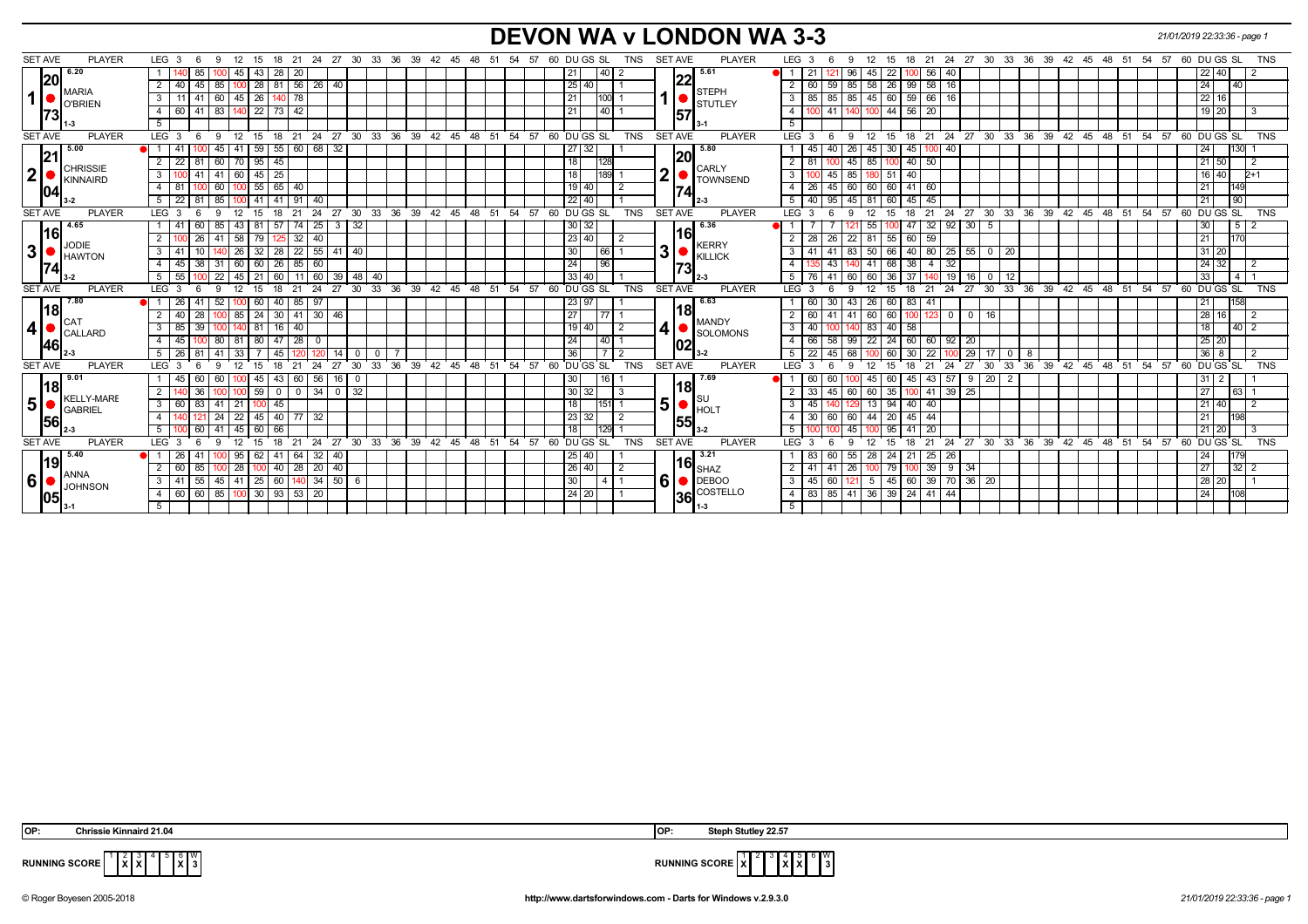# **DEVON WA v LONDON WA 3-3** *21/01/2019 22:33:44 - page 2*

| <b>DEVON WA</b>    |           |                   |             |            |             |            |             |            |      |     |             | <b>LONDON WA</b>      |                |  |            |             |            |             |            |      |     |             |
|--------------------|-----------|-------------------|-------------|------------|-------------|------------|-------------|------------|------|-----|-------------|-----------------------|----------------|--|------------|-------------|------------|-------------|------------|------|-----|-------------|
| <b>PLAYER</b>      | W/L       | LWON <sub>I</sub> | <b>LOST</b> | <b>AVE</b> | <b>TAVE</b> | <b>PTS</b> | <b>DRTS</b> | <b>TON</b> | TON+ | 180 | <b>TONS</b> | <b>IPLAYER</b>        | W/L            |  | <b>AVE</b> | <b>TAVE</b> | <b>PTS</b> | <b>DRTS</b> | <b>TON</b> | TON+ | 180 | <b>TONS</b> |
| Maria O'Brien      |           |                   |             | 20.73      | 6.20        | 1824       | 88          |            |      |     |             | Steph Stutley         | $\overline{M}$ |  | 22.57      | 5.61        | 1964       |             |            |      |     |             |
| Chrissie Kinnaird  | <b>18</b> |                   |             | 21.04      | 5.00        | 2188       | 104         |            |      |     |             | <b>Carly Townsend</b> |                |  | 20.74      | 5.80        | 2136       | 103         |            |      |     | $5+$        |
| Jodie Hawton       |           |                   |             | 16.74      | 65          | 2343       | 140         |            |      |     |             | Kerry Killick         |                |  | 16.73      | 6.36        | 2326       | 139         |            |      |     |             |
| Cat Callard        |           |                   |             | 18.46      | .80         | 238'       |             |            |      |     |             | <b>Mandy Solomons</b> | W              |  | 18.02      | 6.63        | 2307       | 128         |            |      |     |             |
| Kelly-Mare Gabriel |           |                   |             | 18.56      |             | 2209       |             |            |      |     |             | l Su Holt             | W              |  | 18.55      | 7.69        | 2244       | 121         |            |      |     |             |
| Anna Johnson       |           |                   |             | 19.05      | 5.40        | 200        | 105         |            |      |     |             | l Shaz Deboo Costello |                |  | 16.36      | 3.21        | 1685       | 103         |            |      |     |             |
| <b>TOTALS</b>      |           |                   |             | 18.90      |             | 12945      | 685         |            |      |     |             | <b>TOTALS</b>         |                |  | 18.59      | 0.00        | 12662      |             |            |      |     | $31 +$      |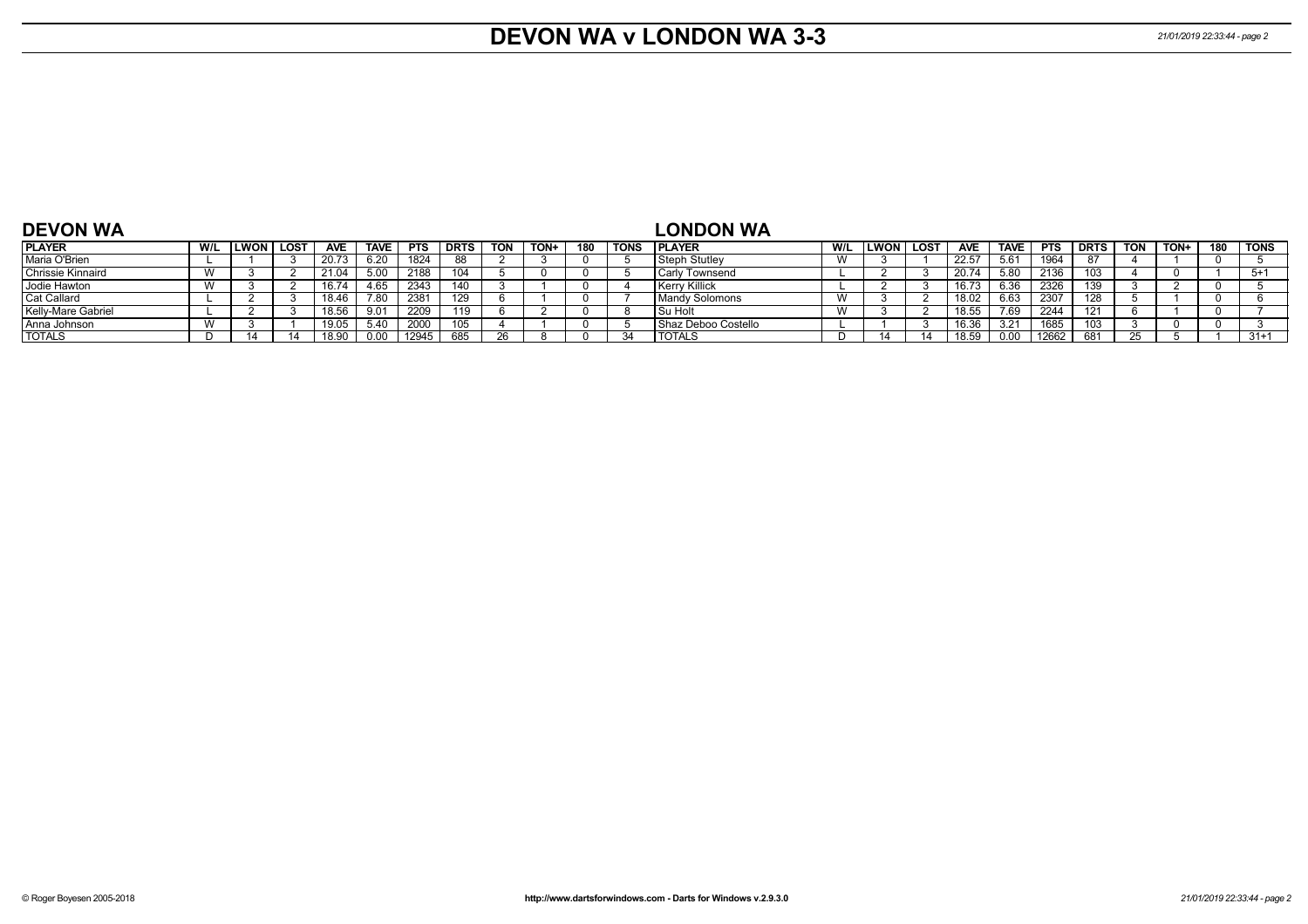# **DEVON MB v LONDON MB 6-6** *21/01/2019 22:33:56 - page 1*

|                | <b>SET AVE</b>                               | <b>PLAYER</b> | $LEG_3 6$                                                                                |     |    |                 |  |  |  | 9 12 15 18 21 24 27 30 33 36 39 42 45 48 51 54 57 60 DUGS SL TNS |                      | SET AVE        | <b>PLAYER</b>                                                                                                                                                                                                                                                                                                                                                                                                          | $LEG_3 6$<br>9 12 15 18 21 24 27 30 33 36 39 42 45 48 51 54 57 60 DUGS SL                                           | TNS            |
|----------------|----------------------------------------------|---------------|------------------------------------------------------------------------------------------|-----|----|-----------------|--|--|--|------------------------------------------------------------------|----------------------|----------------|------------------------------------------------------------------------------------------------------------------------------------------------------------------------------------------------------------------------------------------------------------------------------------------------------------------------------------------------------------------------------------------------------------------------|---------------------------------------------------------------------------------------------------------------------|----------------|
|                | 13.20                                        |               | 43<br>100 83 85 10 21 3<br>1 I                                                           |     |    | - 16            |  |  |  | 25 16                                                            | l 2                  |                | 14.22                                                                                                                                                                                                                                                                                                                                                                                                                  | 25   58   20  <br>55   75   50   45   41   116<br>l 1<br>27<br>16                                                   |                |
|                | 22                                           |               | 2   7   31   45   100   80   140   98                                                    |     |    |                 |  |  |  | $21$   98                                                        | $\sqrt{2}$           |                | 25                                                                                                                                                                                                                                                                                                                                                                                                                     | 2   84   34   66   87   140   51<br>18<br>$39^{\circ}$                                                              |                |
|                |                                              |               | 3 60 41 100 58 57                                                                        |     |    |                 |  |  |  | 15                                                               | 185 1                |                |                                                                                                                                                                                                                                                                                                                                                                                                                        | 3   81   100   180   71   45  <br>24<br>18 24                                                                       | $2+1$          |
| $\mathbf{1}$   | <b>MARK</b><br>ITURNER                       |               | 4 100 45 100 82 42                                                                       |     |    |                 |  |  |  | 15                                                               | $132$ 2              |                | DANNY<br>1   FAULKNER                                                                                                                                                                                                                                                                                                                                                                                                  | 4 77 60<br>15 1<br>140 100 124                                                                                      | l 3            |
|                |                                              |               | 5 60 100 100 60 93 73 15                                                                 |     |    |                 |  |  |  | $21 \mid 15 \mid$                                                | $\vert$ 2            |                |                                                                                                                                                                                                                                                                                                                                                                                                                        | $-5$<br>35   140   85   55   85   41   20<br>21<br>40 1                                                             |                |
|                | 182                                          |               | 6 28 83<br>$140$ 100 26 52                                                               |     |    |                 |  |  |  | 18                                                               | 72   2               |                | 1461                                                                                                                                                                                                                                                                                                                                                                                                                   | $\overline{6}$<br>85   137   75   82   54<br>68<br>17 68                                                            |                |
|                |                                              |               | 7 81 41 80 100 47                                                                        |     |    |                 |  |  |  | 15                                                               | $152$ 1              |                |                                                                                                                                                                                                                                                                                                                                                                                                                        | $\overline{7}$<br>40 40 81<br>140 95<br>181                                                                         | l 2            |
|                | <b>SET AVE</b>                               | <b>PLAYER</b> | $LEG_3$ 6                                                                                |     |    |                 |  |  |  | 9 12 15 18 21 24 27 30 33 36 39 42 45 48 51 54 57 60 DUGS SL     | TNS                  | <b>SET AVE</b> | <b>PLAYER</b>                                                                                                                                                                                                                                                                                                                                                                                                          | LEG 3<br>9 12 15 18 21 24 27 30 33 36 39 42 45 48 51 54 57 60 DUGS SL<br>6                                          | TNS            |
|                | 9.79                                         |               | $\bullet$ 1 83<br>85 139 49 9 16<br>120                                                  |     |    |                 |  |  |  | 20 16                                                            |                      |                | 13.02                                                                                                                                                                                                                                                                                                                                                                                                                  | $41$ 70<br>$\overline{1}$<br>5<br>18<br>$5B+1$<br>180                                                               |                |
|                | 22                                           |               | $2 \mid 43 \mid$<br>$23 \mid 55 \mid 98$<br>100                                          |     |    |                 |  |  |  | 15                                                               | 182 1                |                | <b>26</b>                                                                                                                                                                                                                                                                                                                                                                                                              | $\overline{2}$<br>99 84 96<br>82<br>18 82<br>60 80                                                                  |                |
|                | LIAM                                         |               | $3   80   41   60   60   30   85   85   60$                                              |     |    |                 |  |  |  | 24 60                                                            |                      |                | <b>JOHN</b>                                                                                                                                                                                                                                                                                                                                                                                                            | 60 60 42 77 44 100 78<br>3<br>21<br>$40 \mid 1$                                                                     |                |
|                | $ 2  \bullet  _{\text{GOYNE}}^{\text{LIAM}}$ |               | 60<br>$100 \mid 43 \mid 45 \mid 40$<br>4 I                                               |     |    |                 |  |  |  | 18                                                               | 73   2               | 2              | NELSON                                                                                                                                                                                                                                                                                                                                                                                                                 | $\sqrt{4}$<br>96<br>140 42 41 85<br>65<br>-32<br>20 32                                                              |                |
|                |                                              |               | $5 \mid 140 \mid 81 \mid 95 \mid 39 \mid 46 \mid 68 \mid 32$                             |     |    |                 |  |  |  | 19 32                                                            |                      |                |                                                                                                                                                                                                                                                                                                                                                                                                                        | 58   96   58   127 82  <br>5<br>40<br>18<br>$ 40 $ 1                                                                |                |
|                | 75                                           |               | 6 43 70 36 41 46                                                                         |     |    |                 |  |  |  | 15<br>265                                                        |                      |                | 1731                                                                                                                                                                                                                                                                                                                                                                                                                   | 95   180   56   58   88<br>6<br>24<br>16 24                                                                         | $1 + 1$        |
|                |                                              |               | 7 45 100 60 55 140                                                                       | -49 |    |                 |  |  |  | 18                                                               | 52   2               |                |                                                                                                                                                                                                                                                                                                                                                                                                                        | 140 41<br>32<br>17 32<br>-53                                                                                        |                |
|                | <b>SET AVE</b>                               | <b>PLAYER</b> | $LEG_3$ 6<br>$9 \t12$                                                                    |     |    |                 |  |  |  | 15 18 21 24 27 30 33 36 39 42 45 48 51 54 57 60 DUGS SL          | TNS                  | SET AVE        | <b>PLAYER</b><br>17.73                                                                                                                                                                                                                                                                                                                                                                                                 | $LEG \ 3$<br>6<br>$12 \quad 15$<br>18 21 24 27 30 33 36 39 42 45 48 51 54 57 60 DUGS SL<br>9                        | <b>TNS</b>     |
|                | 6.60                                         |               | 1   94   86   45   30   180   48   18<br>$2 \mid 41$                                     |     |    |                 |  |  |  | 19   18                                                          |                      |                |                                                                                                                                                                                                                                                                                                                                                                                                                        | $\overline{1}$<br>100 26 45 80 5 43 14<br>$62$ 2<br>21 <sup>1</sup><br>60<br>30   83<br>24<br>111100                |                |
|                | 20                                           |               | 40   81   85   92   12   6<br>3 43 41 45 36 60 86 45                                     |     |    | $\vert 4 \vert$ |  |  |  | $25 \mid 4$<br>$\overline{21}$                                   |                      |                | 120                                                                                                                                                                                                                                                                                                                                                                                                                    | $\overline{2}$<br>$41 \overline{26}$<br>$\overline{50}$   2<br>100 41 5 60 137 20<br>$\overline{3}$<br>$95 \mid 43$ | $\overline{2}$ |
| 3              | DEAN                                         |               | 4   95   47   83   98   45   80   13   0   40                                            |     |    |                 |  |  |  | 145I<br> 26 40                                                   |                      | 3              | <b>MATT</b>                                                                                                                                                                                                                                                                                                                                                                                                            | 23 20<br>100 43 41 26 100<br>$\overline{4}$<br>$100$ 75 $\mid$ 0<br>24<br>$16 \mid 3$                               |                |
|                | <b>ANGELL</b>                                |               | 55   85   41   84   42   14   20<br>$5 - 140$                                            |     |    |                 |  |  |  | 24                                                               | $\vert 20 \vert 1$   |                | $\bigcirc$ $\bigcirc$ $\bigcirc$ $\bigcirc$ $\bigcirc$ $\bigcirc$ $\bigcirc$ $\bigcirc$ $\bigcirc$ $\bigcirc$ $\bigcirc$ $\bigcirc$ $\bigcirc$ $\bigcirc$ $\bigcirc$ $\bigcirc$ $\bigcirc$ $\bigcirc$ $\bigcirc$ $\bigcirc$ $\bigcirc$ $\bigcirc$ $\bigcirc$ $\bigcirc$ $\bigcirc$ $\bigcirc$ $\bigcirc$ $\bigcirc$ $\bigcirc$ $\bigcirc$ $\bigcirc$ $\bigcirc$ $\bigcirc$ $\bigcirc$ $\bigcirc$ $\bigcirc$ $\bigcirc$ | $-5$<br>140 40 28 45 66 95 62 17<br>$27$ 8<br>8                                                                     |                |
|                |                                              |               | 6 59 81 81 81 28 55                                                                      |     |    |                 |  |  |  | 18<br>l116l                                                      |                      |                | 160                                                                                                                                                                                                                                                                                                                                                                                                                    | 6<br>140<br>60 42<br>76<br>18 76<br>60   123                                                                        | l 2            |
|                |                                              |               | 7 100<br>100<br>26 60 83 42 42 28                                                        |     |    |                 |  |  |  | 24                                                               | $\vert$ 20 $\vert$ 2 |                |                                                                                                                                                                                                                                                                                                                                                                                                                        | $27 \mid 4 \mid$<br>$\overline{7}$<br>60   121  <br>132 32<br>0 0 1 1 2 1<br>140<br>$\overline{4}$                  | l 3            |
|                | <b>SET AVE</b>                               | <b>PLAYER</b> | LEG <sub>3</sub><br>9<br>12<br>6                                                         | 15  |    |                 |  |  |  | 18 21 24 27 30 33 36 39 42 45 48 51 54 57 60 DUGS SL             | <b>TNS</b>           | SET AVE        | <b>PLAYER</b>                                                                                                                                                                                                                                                                                                                                                                                                          | 12 15 18 21 24 27 30 33 36 39 42 45 48 51 54 57 60 DUGS SL<br>LEG 3<br>6<br>9                                       | <b>TNS</b>     |
|                | 10.33                                        |               | 60   100   37   140   24  <br>1 1 140                                                    |     |    |                 |  |  |  | 17 24                                                            | $\vert$ 3            |                | 6.39                                                                                                                                                                                                                                                                                                                                                                                                                   | 45 43 47 84 100<br>- 1 - I<br>15 <sup>1</sup><br>182                                                                |                |
|                | 23                                           |               | 2   81   40   77   133   100   38   16   16                                              |     |    |                 |  |  |  | 22 16                                                            | l 2                  |                | 21                                                                                                                                                                                                                                                                                                                                                                                                                     | $2 \mid 2$<br>$\vert 2 \vert$<br>41   41  <br>$100 \ 60 \ 42 \ 91 \ 124 \ 0$<br>24                                  |                |
|                |                                              |               | 3 100 60 85 60 60 120 0 0 16                                                             |     |    |                 |  |  |  | 25 16                                                            | l 2                  |                |                                                                                                                                                                                                                                                                                                                                                                                                                        | $\sqrt{3}$<br>$91 \mid 45 \mid 60 \mid 60 \mid 115 \mid 72 \mid 38 \mid 0$<br>24<br>$ 20 $ 1                        |                |
| $\vert$ 4      | LEWIS<br><b>IDARE</b>                        |               | 4 60 61 100 81 59 40 100                                                                 |     |    |                 |  |  |  | 20 <sub>1</sub>                                                  | $\overline{2}$       |                | DANNY<br>$40$ BROWN                                                                                                                                                                                                                                                                                                                                                                                                    | 4   81   100   43   42   100<br>$45 \mid 59$<br>21 <sup>1</sup><br>$31 \mid 2$                                      |                |
|                |                                              |               | 5                                                                                        |     |    |                 |  |  |  |                                                                  |                      |                |                                                                                                                                                                                                                                                                                                                                                                                                                        | $-5$                                                                                                                |                |
|                | <b>86</b>                                    |               | 6                                                                                        |     |    |                 |  |  |  |                                                                  |                      |                | 1061                                                                                                                                                                                                                                                                                                                                                                                                                   | 6                                                                                                                   |                |
|                |                                              |               |                                                                                          |     |    |                 |  |  |  |                                                                  |                      |                |                                                                                                                                                                                                                                                                                                                                                                                                                        |                                                                                                                     |                |
|                | <b>SET AVE</b>                               | <b>PLAYER</b> | LEG 3  6  9  12  15  18  21  24  27  30  33  36  39  42  45  48  51  54  57  60  DUGS SL |     |    |                 |  |  |  |                                                                  | TNS                  | <b>SET AVE</b> | <b>PLAYER</b>                                                                                                                                                                                                                                                                                                                                                                                                          | LEG 3 6 9 12 15 18 21 24 27 30 33 36 39 42 45 48 51 54 57 60 DUGS SL                                                | <b>TNS</b>     |
|                | 14.31                                        |               | 85 60 41<br>1 129                                                                        |     |    |                 |  |  |  | 12<br>186                                                        |                      |                | 14.80                                                                                                                                                                                                                                                                                                                                                                                                                  | 140 85 100 100 76<br>11<br>15   76                                                                                  |                |
|                | 26                                           |               | 2 55 26<br>140 80 66 108 26                                                              |     |    |                 |  |  |  | $21 \,   \, 26$                                                  | $\overline{2}$       |                | <b>126</b>                                                                                                                                                                                                                                                                                                                                                                                                             | $\overline{2}$<br>23 32<br>35<br>81<br>100<br>140<br>18 <sup>1</sup><br>$90$   2                                    |                |
|                | <b>JOHN</b>                                  |               | 3 66 95 21 85 123 64 15                                                                  |     |    |                 |  |  |  | 21                                                               | 32 1                 |                | MATT                                                                                                                                                                                                                                                                                                                                                                                                                   | 180 97 45 60 79 24 14 2<br>$22 \mid 2$<br>$\overline{\mathbf{3}}$                                                   | $H+1$          |
|                | $\mathbf{5}$ $\bullet$ $\mathbf{L}$ BURTON   |               | 4 60 60 76 100                                                                           | 100 |    |                 |  |  |  | 18                                                               | -3                   | 5              | $\bigcirc$ WINZAR                                                                                                                                                                                                                                                                                                                                                                                                      | $\overline{4}$<br>100 100 81 75 59<br>15 <sup>1</sup><br>86 2                                                       |                |
|                |                                              |               | 5 <sub>1</sub><br>$140$ 95 $125$ 20                                                      |     |    |                 |  |  |  | 14 20                                                            | -3                   |                | 150                                                                                                                                                                                                                                                                                                                                                                                                                    | 5<br>58 41 100 140 82<br>15 <sub>l</sub><br>80 2                                                                    |                |
|                | 1061                                         |               | 6 85 58 43 140 5 100<br>7 <sup>1</sup>                                                   |     | 70 |                 |  |  |  | $21$ 70                                                          | $\overline{2}$       |                |                                                                                                                                                                                                                                                                                                                                                                                                                        | 6<br>60 40<br>140 140 43<br>58<br>$20 \mid 2$<br>18 <sup>1</sup>                                                    |                |
|                | <b>SET AVE</b>                               | <b>PLAYER</b> | LEG 3  6  9  12  15  18  21  24  27  30  33  36  39  42  45  48  51  54  57  60  DUGS SL |     |    |                 |  |  |  |                                                                  | <b>TNS</b>           | <b>SET AVE</b> | <b>PLAYER</b>                                                                                                                                                                                                                                                                                                                                                                                                          | LEG 3 6 9 12 15 18 21 24 27 30 33 36 39 42 45 48 51 54 57 60 DUGS SL                                                | <b>TNS</b>     |
|                | 10.30                                        |               | $\bullet$ 1 85 60 140 60 60 60 18 0                                                      |     |    | $\overline{0}$  |  |  |  | 27                                                               | $18$ 1               |                | 6.90                                                                                                                                                                                                                                                                                                                                                                                                                   | 28 85 81<br>41 45 81 100 20 20<br>$\overline{1}$<br>25 20                                                           |                |
|                |                                              |               | $100$ 95 43 20<br>$2 \mid 123$<br>100                                                    |     |    |                 |  |  |  | 18                                                               | $\sqrt{20}$ 3        |                |                                                                                                                                                                                                                                                                                                                                                                                                                        | 100 81 43 60 91 70 56<br>$\overline{2}$<br>20 56                                                                    |                |
|                |                                              |               | $3 \mid 100 \mid 140 \mid 60 \mid 70 \mid 102 \mid 25 \mid 2 \mid 0$                     |     |    |                 |  |  |  | $\overline{24}$                                                  | $2 \mid 3$           |                |                                                                                                                                                                                                                                                                                                                                                                                                                        | $92$ 41 26 95 180 0 27 40<br>$\overline{\phantom{a}}$<br>22 40                                                      | 1+1            |
|                | <b>IMARK</b>                                 |               | 60 100 26<br>4                                                                           |     |    |                 |  |  |  | 12                                                               | 190 2                | 6              | <b>CHRIS</b><br>$\bullet$                                                                                                                                                                                                                                                                                                                                                                                              | $90$   41   180<br>$-4$<br>60 l<br>15 1                                                                             | $2+1$          |
|                |                                              |               | $5\overline{)}$                                                                          |     |    |                 |  |  |  |                                                                  |                      |                | <b>HOGG</b>                                                                                                                                                                                                                                                                                                                                                                                                            | $-5$                                                                                                                |                |
|                | <b>190</b>                                   |               | 6                                                                                        |     |    |                 |  |  |  |                                                                  |                      |                |                                                                                                                                                                                                                                                                                                                                                                                                                        | 6                                                                                                                   |                |
|                |                                              |               | $\overline{7}$                                                                           |     |    |                 |  |  |  |                                                                  |                      |                |                                                                                                                                                                                                                                                                                                                                                                                                                        | $\overline{7}$                                                                                                      |                |
|                | SET AVE                                      | <b>PLAYER</b> | LEG 3<br>6                                                                               |     |    |                 |  |  |  | 9 12 15 18 21 24 27 30 33 36 39 42 45 48 51 54 57 60 DUGS SL     | TNS                  | SET AVE        | <b>PLAYER</b>                                                                                                                                                                                                                                                                                                                                                                                                          | $LEG_3$ 6<br>9 12 15 18 21 24 27 30 33 36 39 42 45 48 51 54 57 60 DUGS SL                                           | TNS            |
|                | 12.08                                        |               | 1   100   60   125   46   84   34                                                        |     |    |                 |  |  |  | 18                                                               | 52 2                 |                | 12.32                                                                                                                                                                                                                                                                                                                                                                                                                  | 1   97   80   140   140   24   10   10<br>19 10                                                                     | l 2            |
|                |                                              |               | 41 60 100 60 30<br>2 100                                                                 |     |    |                 |  |  |  | $\sqrt{21}$                                                      | $10\overline{3}$     |                | 1241                                                                                                                                                                                                                                                                                                                                                                                                                   | 100 56 100 54 69 22<br>2<br>$19 \mid 22$                                                                            | l 3            |
|                | KIERAN                                       |               | 3   60   60   100   47   100   58                                                        |     |    |                 |  |  |  | $\overline{18}$                                                  | 76   2               |                | <b>LIAM</b>                                                                                                                                                                                                                                                                                                                                                                                                            | $\overline{\phantom{a}3}$<br>60   140   100   60   63   38   40<br>21 40                                            | $\sqrt{2}$     |
| $\overline{7}$ | <b>BURNS</b>                                 |               | $4$ 60 94 60 43 41 100                                                                   |     |    |                 |  |  |  | 21                                                               | $\overline{2}$       | 7              | $\bullet$<br><b>HILL</b>                                                                                                                                                                                                                                                                                                                                                                                               | 4 43 41 45 81 85 41<br>18                                                                                           |                |
|                |                                              |               | 140 85 140 78 18<br>5 I                                                                  |     |    |                 |  |  |  | 15                                                               | $\vert 40 \vert 2$   |                |                                                                                                                                                                                                                                                                                                                                                                                                                        | $-5$<br>41   134   140   138   28<br>20<br>18 20                                                                    | l 3            |
|                |                                              |               | 6                                                                                        |     |    |                 |  |  |  |                                                                  |                      |                | <b>63</b>                                                                                                                                                                                                                                                                                                                                                                                                              | 6                                                                                                                   |                |
|                |                                              |               |                                                                                          |     |    |                 |  |  |  |                                                                  |                      |                |                                                                                                                                                                                                                                                                                                                                                                                                                        |                                                                                                                     |                |

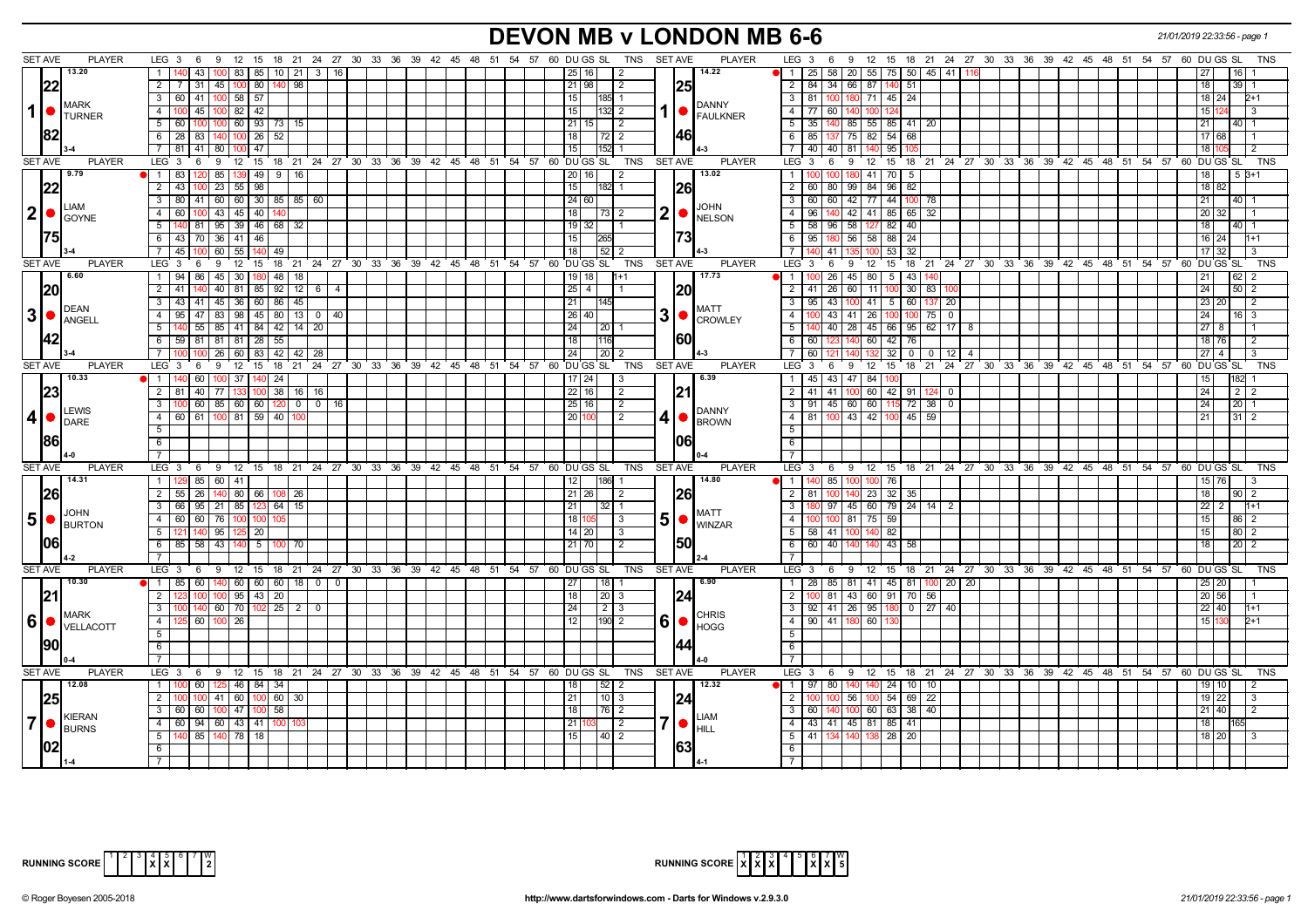# **DEVON MB v LONDON MB 6-6** *21/01/2019 22:34:12 - page 2*

| <b>SET AVE</b> | <b>PLAYER</b>                       | LEG 3<br>- 6                                                                             | 9 12 15 18 21 24 27 30 33 36 39 42 45 48 51 54 57 60 DUGS SL |                |                                                      | TNS                         | <b>PLAYER</b><br>SET AVE                | 9 12 15 18 21 24 27 30 33 36 39 42 45 48 51 54 57 60 DU GS SL<br>LEG 3<br>TNS<br>- 6                                |  |
|----------------|-------------------------------------|------------------------------------------------------------------------------------------|--------------------------------------------------------------|----------------|------------------------------------------------------|-----------------------------|-----------------------------------------|---------------------------------------------------------------------------------------------------------------------|--|
|                | 10.65                               | 43 81<br>59 I<br>180 I                                                                   | 58   40<br>-40                                               |                |                                                      | 19   40<br>1+1              | 6.80                                    | 60 70 25<br>242<br>33   35  <br>36<br>  18  <br>$\overline{1}$                                                      |  |
| 22             |                                     | $2 \mid 41$                                                                              | 45 41 45 95 100 44 59                                        |                |                                                      | 24 <sup>1</sup><br>l 31 l 1 | 19l                                     | 32   85   29   66   81   56   24<br>2<br>$60$ 68<br> 26 24                                                          |  |
|                |                                     | 83<br>40 94 44                                                                           |                                                              |                |                                                      | $14$ 44<br><u>2</u>         |                                         | $64 \mid 55$<br>$\mathbf{3}$<br>100 70<br>l 12 l<br>212 1                                                           |  |
| <b>8</b>       | LEE<br><b>IHELLINGS</b>             | 45<br>-41                                                                                | 38 41 60 60 60 60                                            |                |                                                      | 24<br>96                    | <b>STEVE</b><br>8<br>$\blacksquare$     | $\overline{4}$<br>28 60 40<br>140 28 0 20<br>100 85<br>l 26 I 20                                                    |  |
|                |                                     | 5 <sub>1</sub><br>59<br>l 41 l<br>121<br>121                                             | $99$ 0 56<br>$\overline{4}$                                  |                |                                                      | $24$ 4<br>2                 |                                         | $34$ 45 28<br>5<br>60   46<br>85<br>63<br>121                                                                       |  |
| 167            |                                     | 6<br>123                                                                                 | 140 68 60 80 10 10 10                                        |                |                                                      | 22 10<br>$\overline{2}$     | <b>150</b>                              | 100 100 41 60 45 60 65 18<br>$12$ 2<br>6<br>24                                                                      |  |
|                |                                     |                                                                                          |                                                              |                |                                                      |                             |                                         |                                                                                                                     |  |
| <b>SET AVE</b> | <b>PLAYER</b>                       | LEG 3  6  9  12  15  18  21  24  27  30  33  36  39  42  45  48  51  54  57  60  DUGS SL |                                                              |                |                                                      | TNS                         | <b>SET AVE</b><br><b>PLAYER</b>         | 9 12 15 18 21 24 27 30 33 36 39 42 45 48 51 54 57 60 DUGS SL<br>$LEG \ 3 \ 6$<br><b>TNS</b>                         |  |
|                | 8.78                                | 1 60<br>60 85 60                                                                         | 26 60 60 42 48                                               |                |                                                      | $27$ 48                     | 13.53                                   | 45 35 18 20<br>21<br>$95 \ 60$<br><b>1</b> 1<br>$95 \vert$<br>127                                                   |  |
| 21             |                                     | $\overline{2}$<br>45                                                                     | $60$ 78 18                                                   |                |                                                      | 21 18<br>3                  | <b>123</b>                              | $\overline{2}$<br>60<br>44<br>$32 \mid 2$<br>100 84<br>l 18<br>-81                                                  |  |
|                |                                     | 59<br>60<br>59                                                                           | 40                                                           |                |                                                      | 15<br>183                   | <b>SHANE</b>                            | 60<br>56<br>$\overline{3}$<br>85<br>60<br>17 56                                                                     |  |
| l 9 l          | ANTONY                              | $4 \mid 26 \mid$<br>$95$   81   60                                                       | 60   47   37<br>  79                                         |                |                                                      | 24<br>16                    | 9<br>WILSON                             | 15<br>$\overline{4}$<br>100<br>41<br>- 3 I<br>l 22 l                                                                |  |
|                |                                     | 5   60   60   100  <br>140                                                               | $96$   13   28  <br>$\overline{4}$                           |                |                                                      | $23 \mid 4$<br>2            |                                         | 60 60 95 49 24 3<br>5<br>24<br>10<br>140 60                                                                         |  |
| 43             |                                     | 60 41 60 60 42<br>6<br>۱M                                                                | 138                                                          |                |                                                      | 21   138<br>-2              |                                         | 85 100 60 55 1<br>28<br>$40$   2<br>6<br>l 18                                                                       |  |
|                | $4 - 2$                             |                                                                                          |                                                              |                |                                                      |                             |                                         | $\overline{7}$                                                                                                      |  |
| <b>SET AVE</b> | <b>PLAYER</b>                       | LEG 3 6 9 12 15 18 21 24 27 30 33 36 39 42 45 48 51 54 57 60 DUGS SL TNS SETAVE          |                                                              |                |                                                      |                             | <b>PLAYER</b>                           | <sup>1</sup> 9 12 15 18 21 24 27 30 33 36 39 42 45 48 51 54 57<br>60 DU GS SL<br><b>TNS</b><br>LEG $3 \quad 6$      |  |
|                | 15.21                               | 48<br>25                                                                                 | 60   66  <br>-27                                             | 11 I<br>-4     |                                                      | 29                          | 10.21                                   | 22<br>84   79  <br>$\overline{1}$<br>41<br>l 21<br>  46   46<br>  27<br>36                                          |  |
| 21             |                                     | $2 \mid 42 \mid$<br>$55$   43   41                                                       | 1251 12                                                      |                |                                                      | 18<br>74 I 2                | <u> 121   </u>                          | 43<br>43 41<br>2<br>$100$ 82<br>92<br>21   92 <br>100 I<br>l 2                                                      |  |
|                | DANIEL                              | $3$ 80 81<br>$45 \mid 97$                                                                | 42 60 0 60 36                                                |                |                                                      | $25 \mid 36$                | <b>SEAN</b>                             | 81 59 57 46 14<br>$\overline{\cdot \cdot \cdot}$<br>40<br>24<br>100 <sub>1</sub><br>412                             |  |
| hd             | <b>BELSTEN</b>                      | $\overline{4}$<br>84<br>42 I<br>140                                                      | $55 \ 35 \ 0$                                                | $\overline{0}$ |                                                      | 27<br>$4 \mid 2$            | 10I●<br>LAHIFF                          | 62<br>$49$   27   66   6  <br>$\overline{4}$<br>85<br>100 60<br>286<br>l 40<br>6                                    |  |
|                |                                     | $5-1$<br>60 97 180                                                                       | $18$ 4 0                                                     |                |                                                      | 21<br>$2^{2+1}$             |                                         | 60 100 100<br>$40 \mid 20 \mid$<br>5<br>60 I<br>19 20<br>  3                                                        |  |
| 69             |                                     | $6 \mid 58$<br>$100$ 59                                                                  | 100 84                                                       |                |                                                      | $18$   84<br>  3            | 132                                     | 47<br>60 59 65 58<br>- 6<br>l 18 l<br>112 1                                                                         |  |
|                |                                     | 80<br>83                                                                                 | 74<br>18 I<br>6                                              |                |                                                      | $20$ 6<br>$\overline{2}$    |                                         | 85<br>51<br>60<br>60<br>85<br>l 18<br>60                                                                            |  |
| <b>SET AVE</b> | <b>PLAYER</b>                       | LEG <sub>3</sub><br>12<br>9                                                              | 15                                                           |                | 18 21 24 27 30 33 36 39 42 45 48 51 54 57 60 DUGS SL | <b>TNS</b>                  | <b>SET AVE</b><br><b>PLAYER</b>         | 18 21 24 27 30 33 36 39 42 45 48 51 54 57 60 DUGS SL<br>LEG <sub>3</sub><br>12<br>TNS<br>9<br>15<br>-6              |  |
|                | 19.27                               | 1 60<br>45 l<br>140                                                                      | $32 \mid 28 \mid 36$                                         |                |                                                      | 60 2<br>211                 | 13.71                                   | 50<br>45 66 40<br>60   100<br>$100$ 40<br>  23   40<br>l 1<br>-2                                                    |  |
| <b>26</b>      |                                     | $\mathbf{2}$<br>100 89                                                                   | 32                                                           |                |                                                      | 15 32 <br>$3+1$             | 125                                     | 60<br>2<br>45<br>l 12<br>170 2                                                                                      |  |
|                | DAVID                               | $3 \mid 55 \mid$<br>60   60  <br>100                                                     |                                                              |                |                                                      | 18 <sup>1</sup><br> 25 3    | <b>DARREN</b>                           | 85 140 57 35 39<br>$\mathbf{3}$<br>45   1<br>21 39<br>$\overline{2}$                                                |  |
|                | <b>IMATTHEWS</b>                    | $4 \overline{60}$<br>45 36 100 60 60                                                     |                                                              |                |                                                      | 18<br>$140$ 1               | <b>IRVING</b>                           | 80<br>$\overline{4}$<br>60 60<br>76<br>18 76                                                                        |  |
| 68             |                                     | $5 \overline{60}$<br>55                                                                  |                                                              |                |                                                      | 15 14<br>-3                 |                                         | $-5$<br>66 80 83<br>$32 \mid 2$<br>l 15 l                                                                           |  |
|                |                                     | $55 \ 60$<br>6<br>140                                                                    | $55$ 51 40                                                   |                |                                                      | 20 40<br>$\overline{2}$     | 1511                                    | 40<br>56<br>6<br>$45 \mid 95$<br>$45 \overline{\smash{\big)}\phantom{0}}$<br>80<br>l 18                             |  |
|                |                                     | 60<br>95                                                                                 | $30 \mid 36$                                                 |                |                                                      | $16$ 36<br>$2 + 1$          |                                         | 85<br>60 1<br>85<br>$\overline{41}$   45  <br>85<br>l 18                                                            |  |
| <b>SET AVE</b> | <b>PLAYER</b><br>11.46              | LEG <sub>3</sub><br>12<br>- 6<br>-9                                                      | 15                                                           |                | 18 21 24 27 30 33 36 39 42 45 48 51 54 57 60 DUGS SL | <b>TNS</b>                  | <b>SET AVE</b><br><b>PLAYER</b><br>8.50 | 18 21 24 27 30 33 36 39 42 45 48 51 54 57 60 DUGS SL<br>LEG <sub>3</sub><br>$12 \quad 15$<br><b>TNS</b><br>- 6<br>9 |  |
|                |                                     | $1 \overline{85}$<br>95                                                                  | $143$   95   82   57   28                                    |                |                                                      | 16<br>21                    |                                         | 60<br>42   65<br> 21 65<br>97<br>-37<br>10011                                                                       |  |
| 22             |                                     | $2 \mid 45 \mid$<br>99 81 100                                                            | 136 20                                                       |                |                                                      | 18<br>$\vert 20 \vert 2$    | 1221                                    | $93 \mid 48$<br>99 60<br>21<br>21 48<br>$\overline{2}$<br>100 80                                                    |  |
|                |                                     | -58<br>45 I                                                                              | 41   110   0<br>- 5                                          |                |                                                      | 24<br>$2 \mid 3$            | DEAN                                    | 96<br>3<br>60<br>43 13<br>l 32<br>22 32<br>-30<br>121                                                               |  |
|                | $12$ $\bullet$ $\frac{NEIL}{WHITE}$ | 59   81  <br>97<br>4                                                                     | 72   0<br>$^{\circ}$<br>12                                   |                |                                                      | 24 12 <br>$11 + 1$          | 12●<br><b>COUGHLAN</b>                  | 30   58<br>64 57 59<br>37<br>60<br>40<br>4<br>96<br> 24                                                             |  |
| 24             |                                     | 5 35 30 76 100 28 30 45 68 89                                                            |                                                              |                |                                                      | 27 89                       |                                         | 58   95   80   123   76   49   10   0<br>5<br>24<br>$10$   1                                                        |  |
|                |                                     | $59$   91   30   9<br>6<br>14                                                            |                                                              |                |                                                      | 18<br>$32$   2              | 1561                                    | 100 37 81 80 83<br>6<br>100   20  <br>19 20<br>$\vert$ 2                                                            |  |
|                |                                     |                                                                                          |                                                              |                |                                                      |                             |                                         |                                                                                                                     |  |

| <b>IOP</b>           | .s 26.68                               | <b>IOP</b>          | hn Nelson 26.73                                    |
|----------------------|----------------------------------------|---------------------|----------------------------------------------------|
| <b>RUNNING SCORE</b> | 12 IW<br>.<br>コスコム<br>D<br>----------- | <b>RUNNING SCOF</b> | . <b>112 V</b><br>$P^{\text{max}}$<br>8 A B A<br>. |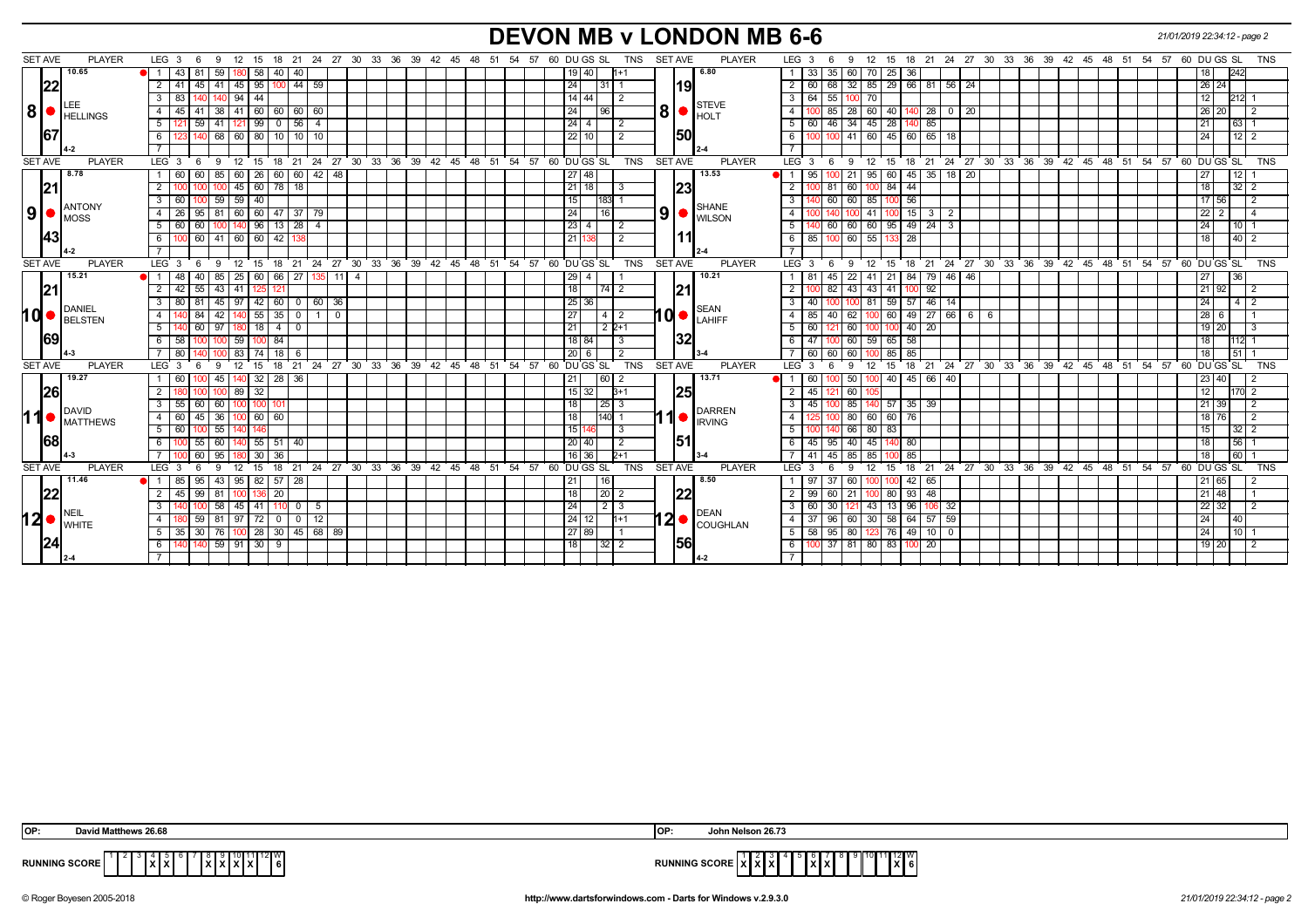# **DEVON MB v LONDON MB 6-6** *21/01/2019 22:34:23 - page 3*

| <b>DEVON MB</b>       |           |               |      |            |             |            |             |            |      |     |             | <b>LONDON MB</b>      |     |              |      |            |             |            |             |            |      |     |             |
|-----------------------|-----------|---------------|------|------------|-------------|------------|-------------|------------|------|-----|-------------|-----------------------|-----|--------------|------|------------|-------------|------------|-------------|------------|------|-----|-------------|
| <b>PLAYER</b>         | W/L       | <b>LWON</b> l | LOST | <b>AVE</b> | <b>TAVE</b> | <b>PTS</b> | <b>DRTS</b> | <b>TON</b> | TON+ | 180 | <b>TONS</b> | <b>I PLAYER</b>       | W/L | <b>ILWON</b> | LOST | <b>AVE</b> | <b>TAVE</b> | <b>PTS</b> | <b>DRTS</b> | <b>TON</b> | TON+ | 180 | <b>TONS</b> |
| <b>Mark Turner</b>    |           |               |      | 22.82      | 13.20       | 2966       | 130         |            |      |     | 12          | <b>Danny Faulkner</b> | W   |              |      | 25.46      | 14.22       | 3412       | 134         |            |      |     | $11+1$      |
| Liam Goyne            |           |               |      | 22.75      | 9.79        | 2935       | 129         |            |      |     |             | John Nelson           | W   |              |      | 26.73      | 13.02       | 3422       | 128         |            |      |     | $10+2$      |
| Dean Angell           |           |               |      | 20.42      | 6.60        | 3206       | 157         |            |      |     | $5 + 1$     | Matt Crowlev          | W   |              |      | 20.60      | 7.73        | 3379       | 164         |            |      |     |             |
| Lewis Dare            | $\lambda$ |               |      | 23.86      | 10.33       | 2004       | 84          |            |      |     |             | Danny Brown           |     |              |      | 21.06      | 6.39        | 1769       | 84          |            |      |     |             |
| John Burton           | W         |               |      | 26.06      | 14.31       | 2788       | 107         |            |      |     | 12          | l Matt Winzar         |     |              |      | 26.50      | 14.80       | 2730       | 103         |            |      |     | $12+1$      |
| <b>Mark Vellacott</b> |           |               |      | 21.90      | 10.30       | 1774       |             |            |      |     |             | Chris Hogg            | W   |              |      | 24.44      | 6.90        | 2004       | 82          |            |      |     | $5+2$       |
| Kieran Burns          |           |               |      | 25.02      | 12.08       | 2327       | 93          |            |      |     |             | _iam Hill             | W   |              |      | 24.63      | 12.32       | 2340       | 95          |            |      |     | 10          |
| Lee Hellings          | W         |               |      | 22.67      | 10.65       | 2879       | 127         |            |      |     | $8 + 7$     | Steve Holt            |     |              |      | 19.50      | 6.80        | 2477       | 127         |            |      |     |             |
| <b>Antony Moss</b>    | W         |               |      | 21.43      | 8.78        | 2807       | 131         |            |      |     |             | Shane Wilson          |     |              |      | 23.1       | 13.53       | 2912       | 126         |            |      |     | 12          |
| Daniel Belsten        |           |               |      | 21.69      | 15.21       | 3427       | 158         |            |      |     | $12+$       | l Sean Lahiff         |     |              |      | 21.32      | 10.21       | 3304       | 155         |            |      |     |             |
| David Matthews        | W         |               |      | 26.68      | 19.27       | 3282       | 123         | 10         |      |     | $16 + 2$    | Darren Irving         |     |              |      | 25.51      | 13.71       | 3189       | 125         |            |      |     | 12          |
| Neil White            |           |               |      | 22.24      | 11.46       | 2936       | 132         |            |      |     | $9 + 7$     | Dean Coughlan         | W   |              |      | 22.56      | 8.50        | 2956       | 131         |            |      |     |             |
| <b>TOTALS</b>         |           | วร            | วค   | 22.96      | 0.00        | 3333'      | 1452        | 81         | つつ   |     | $119 + 6$   | <b>I</b> TOTALS       |     | วค           | วร   | 23.31      | 0.00        | 33894      | 1454        | 84         | 27   |     | $117 + 6$   |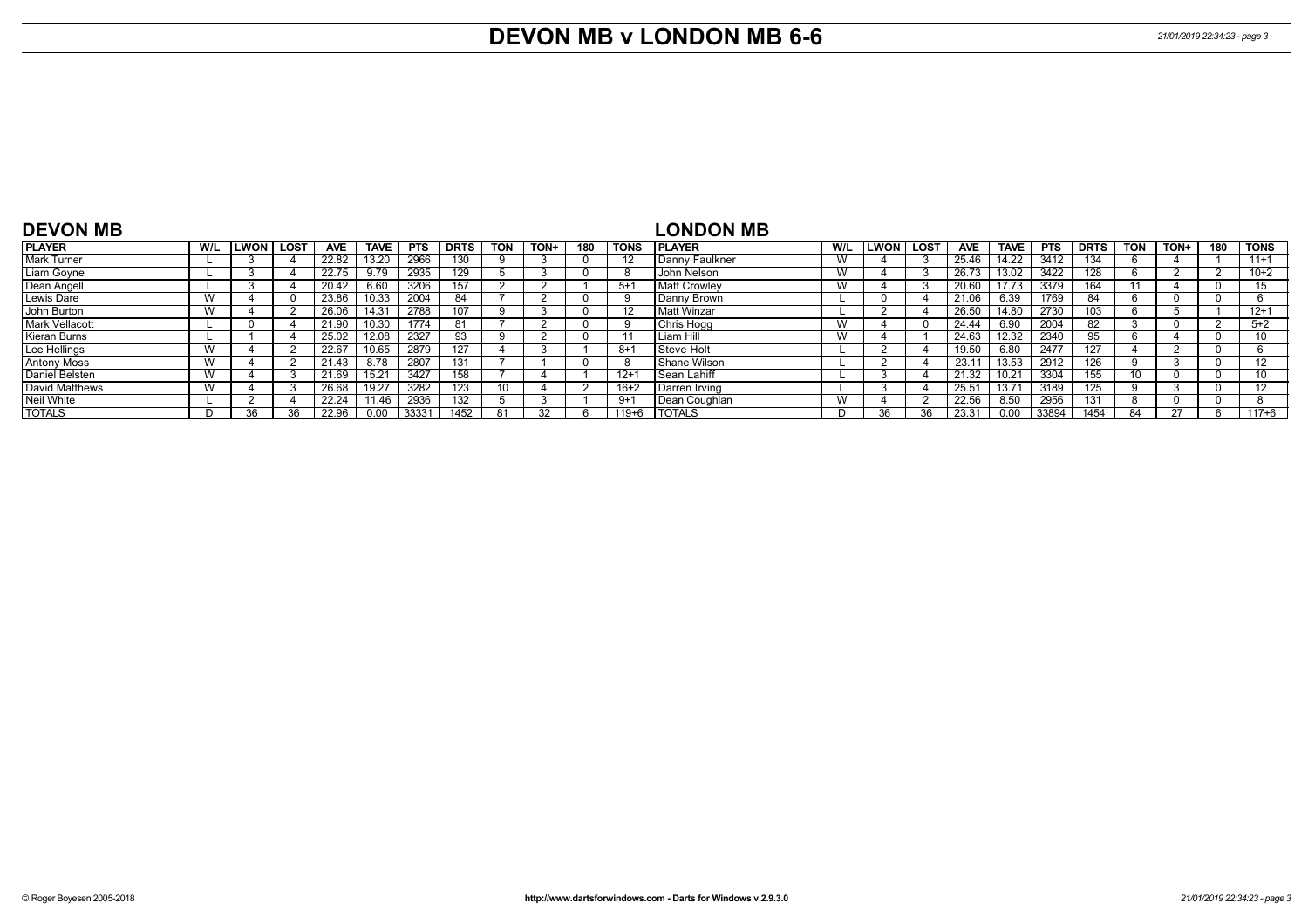#### **DEVON WB v LONDON WB 5-1** *21/01/2019 22:34:44 - page 1*

| <b>SET AVE</b><br><b>PLAYER</b>                    | LEG <sub>3</sub><br>- 9<br>12<br>-6                                    | 15 18 21 24 27 30 33 36 39 42 45 48 51 54 57 |                             |                                 |                     |                         |          | 60 DU GS SL<br>TNS                                                    | <b>SET AVE</b><br>PLAYER         | LEG <sub>3</sub>                         | 9<br>12<br>15            | 18  21  24  27  30  33  36  39  42  45  48  51  54  57  60  DU GS  SL |                       |                                             |          |    |             |       |    |                   |                    | TNS             |
|----------------------------------------------------|------------------------------------------------------------------------|----------------------------------------------|-----------------------------|---------------------------------|---------------------|-------------------------|----------|-----------------------------------------------------------------------|----------------------------------|------------------------------------------|--------------------------|-----------------------------------------------------------------------|-----------------------|---------------------------------------------|----------|----|-------------|-------|----|-------------------|--------------------|-----------------|
| 3.21<br> 21                                        | 80<br>81 81                                                            | 39 60                                        |                             |                                 |                     |                         |          | 20 60                                                                 | 2.20<br>18                       | 60                                       | 45 10                    | $92 \mid 28$<br>45                                                    |                       |                                             |          |    |             |       |    | 21                |                    | 90 I            |
| LISA                                               | $\overline{2}$<br>30                                                   | 95   80   45   78   13   39                  |                             |                                 |                     |                         |          | 24 39                                                                 | <b>TAMMY</b>                     | $\overline{2}$<br>26                     | 95   66   28             | 41 92 41                                                              |                       |                                             |          |    |             |       |    | 21                |                    |                 |
| 1<br>HUGHES                                        | 22   78   62   60   100   70   17  <br>$\mathbf{3}$<br>60 <sub>1</sub> |                                              | 32                          |                                 |                     |                         |          | 25 32                                                                 | <b>MACKENZIE</b>                 | $\overline{3}$<br>85                     | 22 45 120                | 43 25 60 69 0                                                         |                       |                                             |          |    |             |       |    | 27                |                    | 32              |
| 1781                                               | $\overline{4}$                                                         |                                              |                             |                                 |                     |                         |          |                                                                       | 39                               | $\overline{4}$                           |                          |                                                                       |                       |                                             |          |    |             |       |    |                   |                    |                 |
|                                                    | 5                                                                      |                                              |                             |                                 |                     |                         |          |                                                                       |                                  | 5                                        |                          |                                                                       |                       |                                             |          |    |             |       |    |                   |                    |                 |
| <b>SET AVE</b><br><b>PLAYER</b>                    | LEG <sub>3</sub><br>- 9<br>ີ 12<br>6                                   |                                              |                             |                                 |                     |                         |          | 15 18 21 24 27 30 33 36 39 42 45 48 51 54 57 60 DUGS SL<br><b>TNS</b> | <b>SET AVE</b><br><b>PLAYER</b>  | $LEG^3$ 3<br>- 6                         | $^{\circ}$ 12<br>9<br>15 | 18 21 24 27 30 33 36 39 42 45 48 51 54 57 60 DUGS SL TNS              |                       |                                             |          |    |             |       |    |                   |                    |                 |
| 4.75                                               | 52<br>DI 11<br>41<br>40 l<br>19 I                                      | 28<br>79 I<br>60 I                           | 26<br>100                   | $16 \mid 24 \mid$<br>16         |                     |                         |          | 34 <br>16                                                             | 4.58<br>161                      | 45                                       | 60<br>43                 | 60<br>26 I<br>  41                                                    | 49   44               | $140$ 15                                    |          |    |             |       |    | 33 <sup>1</sup>   | -5                 |                 |
| <b>MICHELLE</b>                                    | $\overline{2}$<br>36<br>41<br>45<br>41                                 | 140 15 99 52                                 |                             |                                 |                     |                         |          | 24<br>32                                                              | <b>LYNNE</b>                     | 39                                       | 95                       | 49 40 10 10                                                           |                       |                                             |          |    |             |       |    |                   | 26 10              |                 |
| $\mathbf{2}$<br>ANDREWS                            | 3<br>60<br>62                                                          | 41 40 98 60 20                               | 20                          |                                 |                     |                         |          | 25 20                                                                 | 2<br><b>BIONDINI</b>             | 3<br>38<br>-41                           | 43 33                    | $57$ 45 30                                                            |                       |                                             |          |    |             |       |    | 24                |                    | $114$ 1         |
|                                                    | 60'<br>60<br>4                                                         | 32   18   57   55   135   36                 | 8 40                        |                                 |                     |                         |          | 28 40                                                                 | <b>140</b>                       | $\overline{4}$<br>53                     | 47 24 26 41 45 80 34 11  |                                                                       |                       | - 8                                         |          |    |             |       |    | 30                |                    | $32$ 1          |
|                                                    | 5 <sup>5</sup>                                                         |                                              |                             |                                 |                     |                         |          |                                                                       | $1 - 3$                          | 5                                        |                          |                                                                       |                       |                                             |          |    |             |       |    |                   |                    |                 |
| <b>SET AVE</b><br><b>PLAYER</b>                    | LEG <sub>3</sub><br>9<br>12<br>6                                       | 18<br>15                                     | $21 \t24 \t27$              |                                 |                     |                         |          | 30 33 36 39 42 45 48 51 54 57 60 DUGS SL<br><b>TNS</b>                | <b>SET AVE</b><br><b>PLAYER</b>  | $LEG \ 3$<br>- 6                         | 12<br>9<br>- 15          | 18 21 24                                                              |                       | 27 30 33 36 39 42 45 48 51 54 57 60 DUGS SL |          |    |             |       |    |                   |                    | <b>TNS</b>      |
| 5.00                                               | 55<br>55<br>40 l<br>85                                                 | 22<br>45<br>45                               | 53<br>61                    | 20 20                           |                     |                         |          | 33 20                                                                 | 1.11                             | 55<br>43                                 | 26<br>52                 | 45<br>28<br>60                                                        | $19 \mid$<br>9        | $145$ 59                                    |          |    |             |       |    | 33                | 60                 |                 |
| l16l                                               | $\overline{2}$<br>$32 \mid 26$<br>41<br>60                             | 45 <br><b>40</b>                             | 40<br>$22 \mid 54$          |                                 |                     |                         |          | 29 54                                                                 | 16                               | 2<br>81<br>22                            | 60<br>5 <sub>5</sub>     | 36 I<br>60<br> 81                                                     | 30   95               |                                             |          |    |             |       |    | 27                | 31                 |                 |
| <b>KAREN</b><br>3 <sup>2</sup><br><b>IMATTHEWS</b> | 55<br>3 <sup>1</sup><br>45                                             | 86<br>$126$ 44                               | 10<br>$\circ$ 1             | $\overline{\phantom{0}}$<br>- 8 |                     |                         |          | 33<br>2 <sub>1</sub>                                                  | <b>JANE</b><br>3<br><b>BIGGS</b> | 3<br>85<br>43                            | 30<br>-17                | 40   76   45   76   39   25   19                                      |                       |                                             | -6       |    |             |       |    |                   | $36 \overline{6}$  |                 |
| 67                                                 | 4 <sup>1</sup><br>41<br>41 I<br>75 I                                   | 95<br>39<br>39                               |                             |                                 |                     |                         |          | 36 <br>21                                                             | 107                              | 60<br>$\overline{4}$<br>-81              | 55<br>85                 | 50<br>92<br>- 78                                                      |                       |                                             |          |    |             |       |    |                   | $21 \overline{78}$ |                 |
|                                                    | 5 <sup>5</sup><br>60<br>60<br>68                                       | 60<br>94                                     | 30<br>$\overline{0}$        | - 9<br>$\circ$ 1                |                     |                         |          | 32<br>9                                                               |                                  | 5<br>43                                  | 85<br>60                 | 26<br>69                                                              | 28 I<br>$\mathbf 0$   | 30 <sup>1</sup><br>-4                       |          |    |             |       |    | 33                |                    | 4 I 1           |
| <b>SET AVE</b><br><b>PLAYER</b>                    | LEG <sub>3</sub><br>12<br>6<br>-9                                      | 15<br>18                                     | 30<br>24<br>27              | 33                              |                     | 36 39 42 45 48 51 54 57 |          | 60 DU GS SL<br><b>TNS</b>                                             | <b>SET AVE</b><br><b>PLAYER</b>  | LEG 3<br>-6                              | 12<br>9<br>15            | 21<br>18                                                              | $^{\circ}$ 24<br>27   | 30 33 36 39 42 45 48 51 54 57 60 DUGS SL    |          |    |             |       |    |                   |                    | <b>TNS</b>      |
| 5.47                                               | 22<br>83<br>60                                                         | $00$   26<br>27                              | 44<br>21                    | $0$ 18                          |                     |                         |          | 32 18<br>2                                                            | 2.00                             | 60                                       | 43<br>81<br>44           |                                                                       | $141$ 28 0            | $\mathbf 0$                                 |          |    |             |       |    | 30                |                    | 4   2           |
| 18                                                 | 2<br>92<br>85                                                          | 33   45   82   32   32                       |                             |                                 |                     |                         |          | 22 32                                                                 | 15                               | 2<br>41                                  | $\overline{55}$<br>60    | 81 36 2 26                                                            |                       |                                             |          |    |             |       |    | 24                |                    | 193             |
| <b>TRACY</b><br>4 <sup>1</sup>                     | $30 \mid 33 \mid$<br>22<br>$\mathbf{3}$<br>39 <sup>1</sup>             | 125 22 43 122 47 18                          |                             |                                 |                     |                         |          | 29 18<br>$\overline{2}$                                               | <b>JOANNE</b><br>4               | $\overline{3}$<br>60                     | 62 60 43 60 45 43 42 48  |                                                                       |                       |                                             |          |    |             |       |    | 27                | 38                 |                 |
| <b>I</b> WARE                                      | $\overline{4}$                                                         |                                              |                             |                                 |                     |                         |          |                                                                       | <b>DEAMER</b>                    | $\overline{4}$                           |                          |                                                                       |                       |                                             |          |    |             |       |    |                   |                    |                 |
|                                                    | 5 <sup>5</sup>                                                         |                                              |                             |                                 |                     |                         |          |                                                                       | 65                               | $\overline{5}$                           |                          |                                                                       |                       |                                             |          |    |             |       |    |                   |                    |                 |
| <b>SET AVE</b><br><b>PLAYER</b>                    | LEG <sub>3</sub><br>-9<br>12                                           | 15<br>18                                     | 24<br>27<br>30 <sup>°</sup> | 33<br>36                        | 39<br>$42 \quad 45$ | 48<br>51                | 54 57    | 60 DU GS SL<br><b>TNS</b>                                             | <b>SET AVE</b><br><b>PLAYER</b>  | $LEG$ 3                                  | -9<br>15                 | 21<br>18                                                              | 24<br>27              | $33^\circ$<br>30                            | 36<br>39 |    | 42 45 48 51 |       |    | 54 57 60 DU GS SL |                    | <b>TNS</b>      |
| 1.21                                               | 83<br>92                                                               | 38<br>43                                     | 34                          |                                 |                     |                         |          | 40<br>24                                                              | 13.07                            |                                          |                          | -41<br>21                                                             | 62                    |                                             |          |    |             |       |    | 2711              |                    |                 |
|                                                    | 33<br>2<br>25<br>- 31                                                  | 57<br>47                                     | 32<br>84 30                 |                                 |                     |                         |          | 29 30                                                                 | 16                               | -37                                      | 41<br>40                 | 45<br>21                                                              | 83 59 24              |                                             |          |    |             |       |    | 27                | 70                 |                 |
| SARAH<br>5 <sup>1</sup>                            | $\mathbf{3}$<br>25<br>57<br>33<br>-57                                  | 83<br>33 <sup>1</sup><br>41                  | $59$ 43 21<br>45            |                                 |                     |                         |          | 33<br>$\overline{4}$                                                  | <b>DEE</b><br>5                  | 3<br>22<br>60                            | 60<br>45                 | 70   24   61   47   63   33   0   16                                  |                       |                                             |          |    |             |       |    |                   | $34$ 16            |                 |
| <b>BROWN</b>                                       | 29<br>45<br>33 <sup>1</sup><br>$\overline{4}$                          | 79<br>85<br>79                               | 40<br>40                    |                                 |                     |                         |          | 25 40                                                                 | <b>BELCHER</b>                   | 28<br>$\overline{4}$<br>24               | 45<br>26                 | 43<br>83                                                              | 85                    |                                             |          |    |             |       |    | 24                |                    | 67 I            |
| 58                                                 | 55<br>25<br>57<br>5                                                    | 85<br>79<br>-83                              | 36<br>30<br>10              |                                 |                     |                         |          | 29<br>10                                                              | 27                               | 5<br>22                                  | 55<br>45                 | 30<br>$\overline{22}$<br>45                                           | 95<br>13 <sup>1</sup> | - 76                                        |          |    |             |       |    | 30                | 57                 |                 |
| <b>SET AVE</b><br><b>PLAYER</b>                    | LEG <sub>3</sub><br>۰g                                                 | 15<br>18                                     | 24<br>27<br>30              | 33<br>36                        | ີ 39<br>42<br>45    | 48<br>51                | 54<br>57 | <b>TNS</b><br>60 DU GS SL                                             | <b>SET AVE</b><br><b>PLAYER</b>  | LEG <sup>®</sup>                         | 12                       | 18<br>21                                                              | 27<br>-24             | 30<br>$\degree$ 33                          | 36<br>39 | 42 | 45<br>48    | 51 54 | 57 | 60 DU GS SL       |                    | <b>TNS</b>      |
| 4.55                                               | 66<br>52<br>45                                                         | 40<br>45<br>40                               | 30                          |                                 |                     |                         |          | 24                                                                    | 5.21                             | -45                                      | 45<br>60                 | 45                                                                    | 65                    |                                             |          |    |             |       |    |                   | 24 65              |                 |
|                                                    | 2<br>-80 I<br>45 I                                                     | $111$ 26<br>$\sqrt{40}$<br>95                | - 4                         |                                 |                     |                         |          | 27                                                                    | 18                               | 2<br>41                                  | 30<br>85                 | 60 I<br>100                                                           | 40 80 0               |                                             |          |    |             |       |    | 27                |                    | 24              |
| <b>HAYLEY</b><br>6                                 | $\mathbf{3}$<br>45<br>45<br>30 <sup>1</sup>                            | 70 45 83<br>$137$ 6                          | 30                          |                                 |                     |                         |          | 27<br>$10$   1                                                        | <b>DEBS</b><br>6                 | 3<br>81<br>26                            | 60 41                    | 60 85 94 14 40                                                        |                       |                                             |          |    |             |       |    |                   | 26 40              |                 |
| BRANT                                              | 15 85 81 85 28                                                         | 107                                          |                             |                                 |                     |                         |          | 21<br>l 2                                                             | <b>WATLING</b>                   | $\overline{4}$<br>$\overline{60}$<br>45  | 45<br>121                | 100 70 40                                                             |                       |                                             |          |    |             |       |    | 21                |                    | 20 <sub>2</sub> |
| <b>150</b>                                         | 5   41   85   45   30   11   45   24   41   60   43   36   20          |                                              |                             |                                 |                     |                         |          | 36 <br> 20                                                            | 50                               | $5 \mid 85 \mid 58 \mid 83 \mid 43 \mid$ |                          | $100$ 42   26   32   24   0   0   8                                   |                       |                                             |          |    |             |       |    |                   | $35 \quad 8$       |                 |
|                                                    |                                                                        |                                              |                             |                                 |                     |                         |          |                                                                       |                                  |                                          |                          |                                                                       |                       |                                             |          |    |             |       |    |                   |                    |                 |

| IOP: | - -<br>-<br>Lisa Hughes<br>.<br>_____ | lop: | .<br>∴ Watlir⊾<br>Debs<br>10.J<br>. |
|------|---------------------------------------|------|-------------------------------------|
|      |                                       |      |                                     |



**RUNNING SCORE X** W **1**